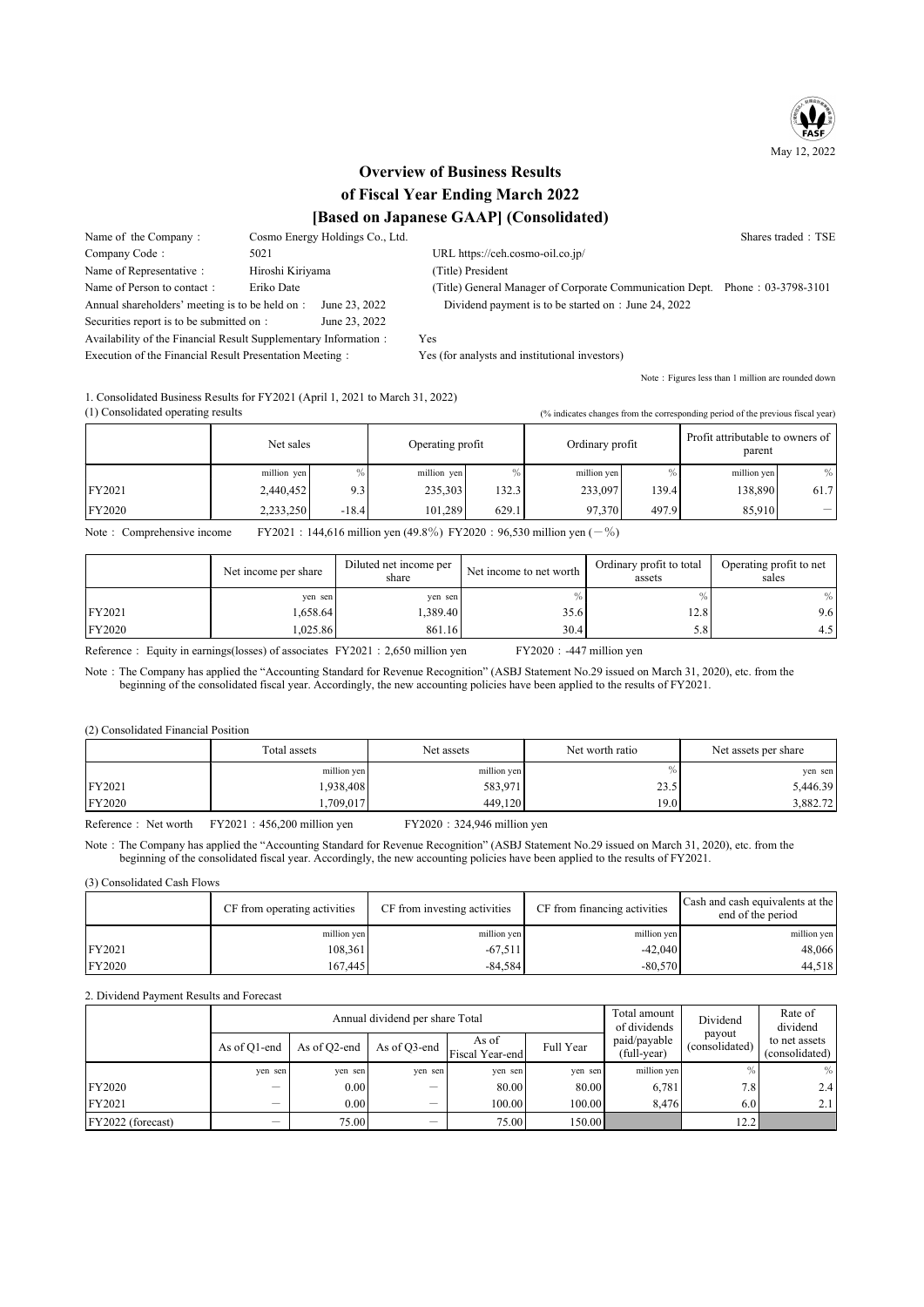#### 3. Consolidated Business Forecast for FY2022 (April 1, 2022 to March 31, 2023)

| (% indicates changes from the corresponding period of the previous fiscal year) |             |      |             |                  |             |                 |             |         |          |                                            |                      |  |
|---------------------------------------------------------------------------------|-------------|------|-------------|------------------|-------------|-----------------|-------------|---------|----------|--------------------------------------------|----------------------|--|
|                                                                                 | Net sales   |      |             | Operating profit |             | Ordinary profit |             |         |          | Profit attributable to<br>owners of parent | Net income per share |  |
|                                                                                 | million ven | $\%$ | million yen |                  | million yen |                 | million yen |         | yen sen  |                                            |                      |  |
| FY2022                                                                          | 2.930,000   | 20.1 | 193,000     | $-18.0$          | 190.000     | $-18.5$         | 93,000      | $-33.0$ | 1.227.53 |                                            |                      |  |

Note : The Company made a resolution at a Board of Directors meeting held May 12, 2022 to repurchase of treasury stock. Net income per share in the forecast of consolidated financial results for FY2022 takes into account the effect of such repurchase of treasury stock. For details on the repurchase of treasury stock, please refer to the "3. (5) Notes to Consolidated Financial Statements (Significant Subsequent Events)" on page 16.

 $\cdot$ 

Notes to Consolidated Financial Statements

(1) Change in significant subsidiaries during FY2021 : None

Newly  $-$ (Name of Company) -Exception -(Name of Company) -

| (2) Changes in Accounting Policies, Accounting Estimates and Restatements:              |  |  |  |  |  |
|-----------------------------------------------------------------------------------------|--|--|--|--|--|
| $15.01$ and $1.1$ and $1.1$ and $1.1$ and $1.1$ and $1.1$ and $1.1$ and $1.1$ and $1.1$ |  |  |  |  |  |

|                                                                      | r es |
|----------------------------------------------------------------------|------|
| 2) Changes in accounting policies for reasons other than the Item 1: | Yes  |
| 3) Changes in accounting estimates :                                 | Yes  |
| 4) Restatements :                                                    | None |

Note : For details, please refer to the "3. Consolidated Financial Statements and Their Main Notes (5) Notes to Consolidated Financial Statements (Changes in Accounting Policies)" on page 13.

(3) Total Number of Outstanding Shares (Ordinary Shares)

| 1) Number of outstanding shares as of the end of the period (including treasury shares) FY2021 |        | 84,770,508 shares FY2020  | 84,770,508 shares |
|------------------------------------------------------------------------------------------------|--------|---------------------------|-------------------|
| 2) Number of shares of treasury stock as of the end of the period                              | FY2021 | 1,008,526 shares   FY2020 | 1,079,993 shares  |
| 3) Average number of outstanding shares during the period                                      | FY2021 | 83,737,358 shares FY2020  | 83,745,198 shares |

Note : This summary report is not subject to audit procedure based on Financial Instruments and Exchange Act.

Note: Request for appropriate use of the business forecast and other special remarks:

The forecasts statements shown in these materials are based on information available as of the published date of this release and actual results may be different from the forecast subject to various factors that may arise in the future. For details, please refer to the"1. Overview of Consolidated Operating Results(4)Forecast for FY 2022" on page 4 of the Supporting Data.

Supplementary information will be uploaded on the Cosmo Energy Holdings Co., Ltd. website on May 12, 2022.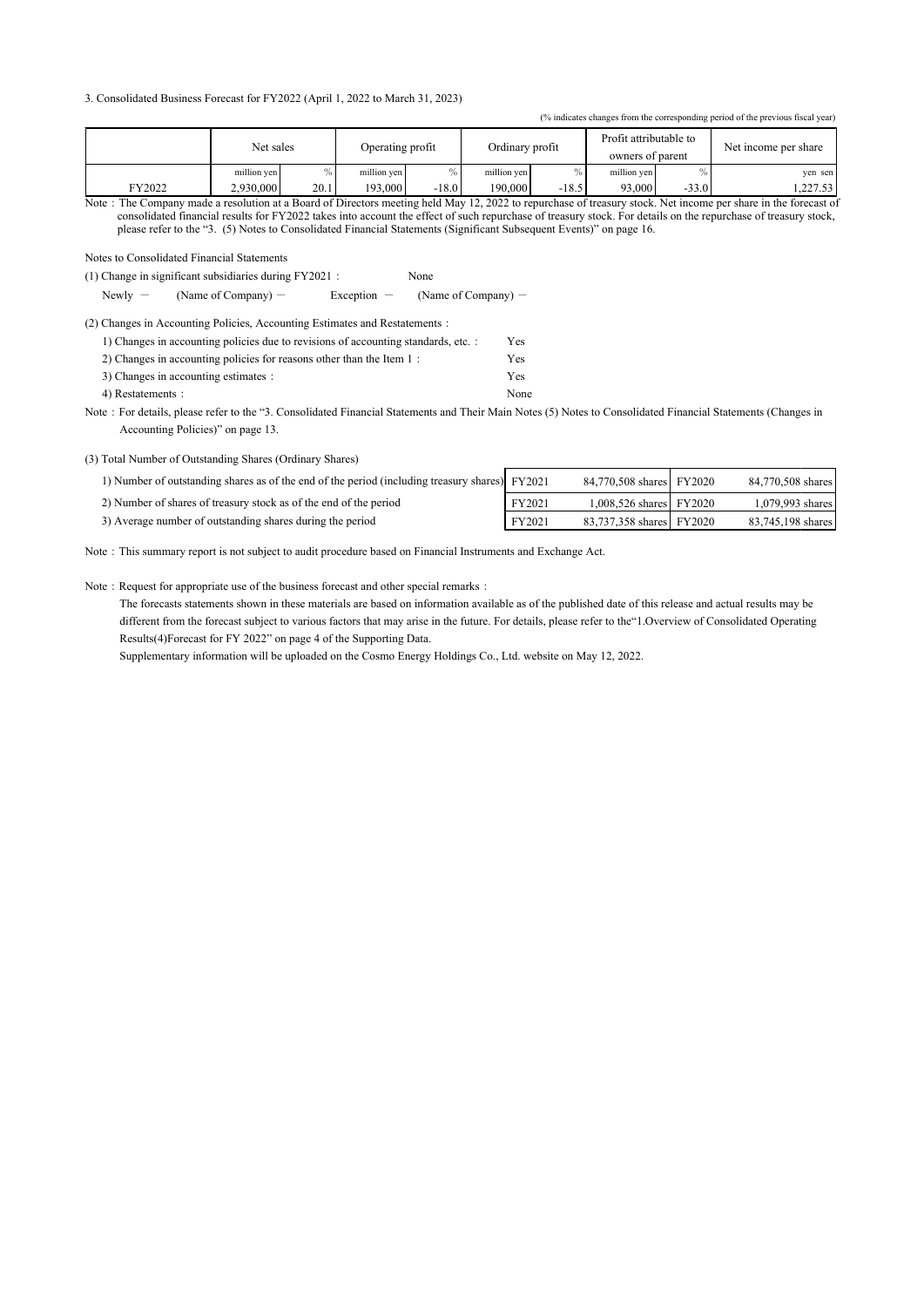# Contents of Supporting Data

|                                                           | Page           |
|-----------------------------------------------------------|----------------|
| 1. Overview of Consolidated Operating Results             |                |
|                                                           | 2              |
|                                                           | 3              |
|                                                           | 3              |
|                                                           | $\overline{4}$ |
|                                                           | 4              |
| 3. Consolidated Financial Statements and Their Main Notes |                |
|                                                           |                |
|                                                           | 7              |
|                                                           | 9              |
|                                                           | 11             |
| (5) Notes to Consolidated Financial Statements            |                |
|                                                           | 13             |
|                                                           | 13             |
|                                                           | 14             |
|                                                           | 16             |
|                                                           | 16             |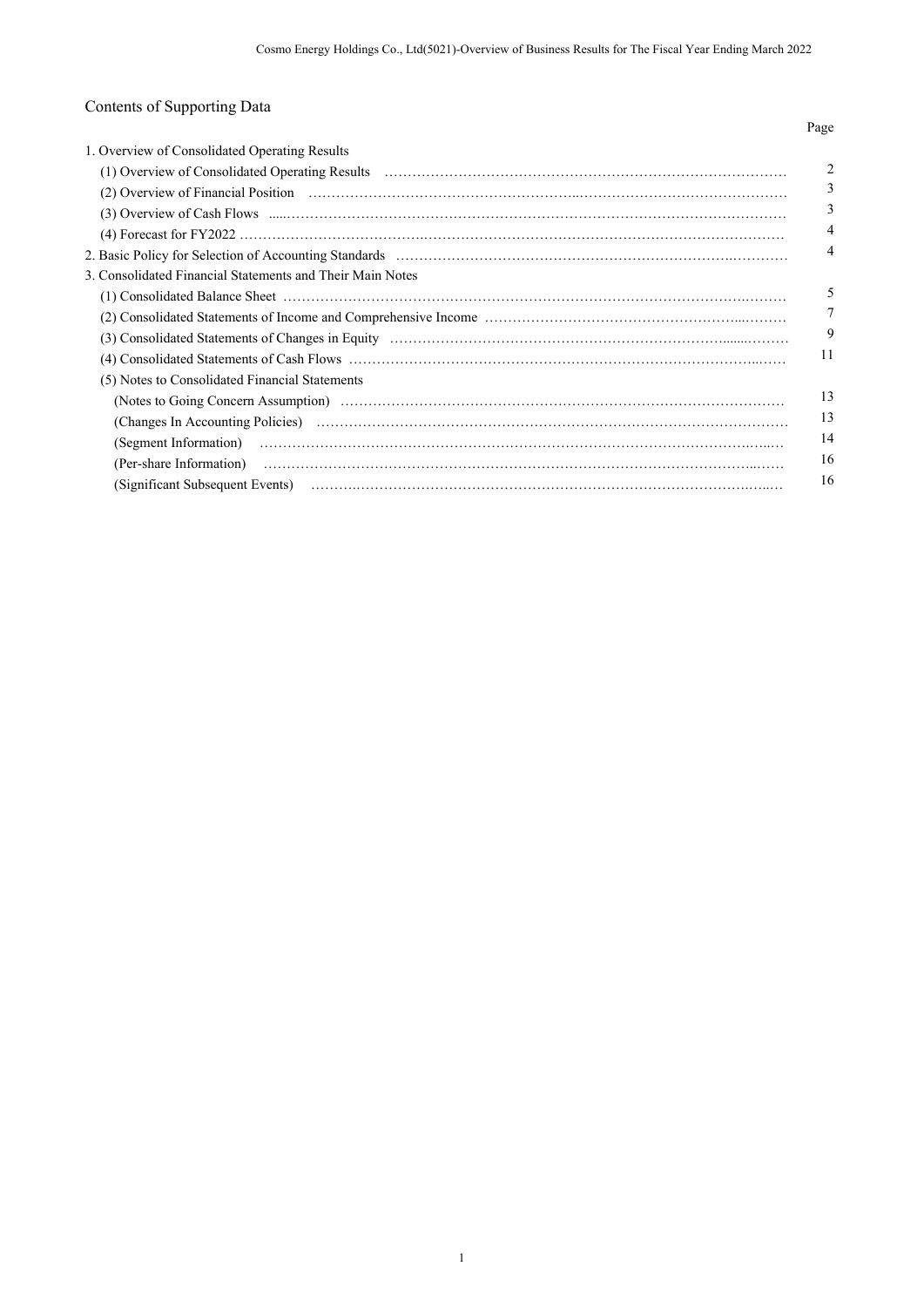## 1. Overview of Consolidated Operating Results

## (1) Overview of Consolidated Operating Results

Despite the uncertainty caused by the situation in Ukraine and other factors, the Japanese economy has continued to show moderate recovery during the current consolidated fiscal year, due to deregulation of movement restrictions and suppress to consumption weakened, as the vaccinations showed progress.

As for crude oil prices, the price for Dubai crude oil began in the US\$61 /bbl range at the beginning of FY2021 rose to the US\$80 / bbl range due to increase in oil demand caused by the normalization of the economy, while supply was constrained by the lack of progress in an OPEC-plus agreement on further production cutbacks. Thereafter, crude oil prices plunged temporarily to the US\$60 /bbl range due to concerns about the spread of a new coronavirus(COVID-19) variant, but recovered at the beginning of the year on the view that the impact would be limited. The price for Dubai crude oil soared to the \$120/bbl range due to supply concerns caused by the situation in Ukraine in February, closed at the \$107 /bbl range at the end of FY2021, partly due to the release of the U.S. strategic petroleum reserve.

As for exchange rates, the Japanese yen started the fiscal year at around ¥110 /US\$ level at the beginning of the period and remained flat in the first half of the period due to lower interest rates caused by the global spread of the new coronavirus (COVID-19) variant. In the second half, the yen weakened against the U.S. dollar due to the prospect for early raise in interest rate by FRB. From January to March, due to situation in Ukraine, the yen weakened against the dollar, as demand for the dollar increased since it is the international key currency, and closed at the ¥122/US\$ level at the end of the period.

As for domestic demand for petroleum product, it remained mostly flat. Demand of aviation fuel exceeded the previous year's level due to a recovery from the significant reduction of demand from the previous year caused by the impact of the new

coronavirus(COVID-19) infection. On the other hand, sales of gasoline and kerosene were lower than the previous year due to the decline in demand and rise in product prices resulting from the high price of crude oil.

As for petrochemical products, market conditions remained severe due to sluggish market conditions for major products as paraxylene, affected by the construction of new plants overseas.

Under such business environment, based on the basic policy of the 6th consolidated medium-term management plan, under the slogan of "Oil & New, Everything About Oil – And Beyond", while strengthening the earning power and establishing the financial basis of the oil exploration and production business and the petroleum business, which are our main business, in view of long-term environmental changes, efforts to expand the portfolio have started such as aggressive investment in the growing renewable energy business and strengthening competitiveness of the petrochemical business.

As a result, consolidated net sales in FY2021 were recorded ¥2,440.5 billion (up 9.3% from FY2020), consolidated operating profit ¥235.3 billion (up 132.3% from FY2020), consolidated ordinary profit, ¥233.1 billion (up 139.4% from FY2020).

This was mainly due to the margin of products improved in addition to inventory valuation effects, especially in the petroleum business segment, as a result of higher crude oil prices.

Profit attributable to owners of the parent was ¥138.9 billion due to the increase in profit mentioned above. However, due to application of "Accounting Standard for Revenue Recognition" (ASBJ Statement No.29 issued on March 31, 2020; hereinafter, "Accounting Standard for Revenue Recognition"), etc., net sales decreased by ¥654.1 billion, operating profit decreased by ¥0.2 billion and ordinary profit increased by ¥0.4 billion.

Segment-specific results were as follows.

Effective from the consolidated fiscal year, the Company has changed the reportable segment classification. The comparison and analysis of the fiscal year is based on the reclassified classification.

[Business Segment Information] (Unit:billion yen)

|                | Petroleum<br>business | Petrochemical<br>business | Oil exploration<br>and production<br>business | Renewable energy<br>business | Other and<br>adjustments | Consolidated |
|----------------|-----------------------|---------------------------|-----------------------------------------------|------------------------------|--------------------------|--------------|
| Net sales      | 2.137.7               | 359.4                     | 91.0                                          | 13.1                         | $-160.9$                 | 2,440.5      |
| Segment profit | 165.5                 | $3.6^{\circ}$             | 44.8                                          |                              | 5.7                      | 233.1        |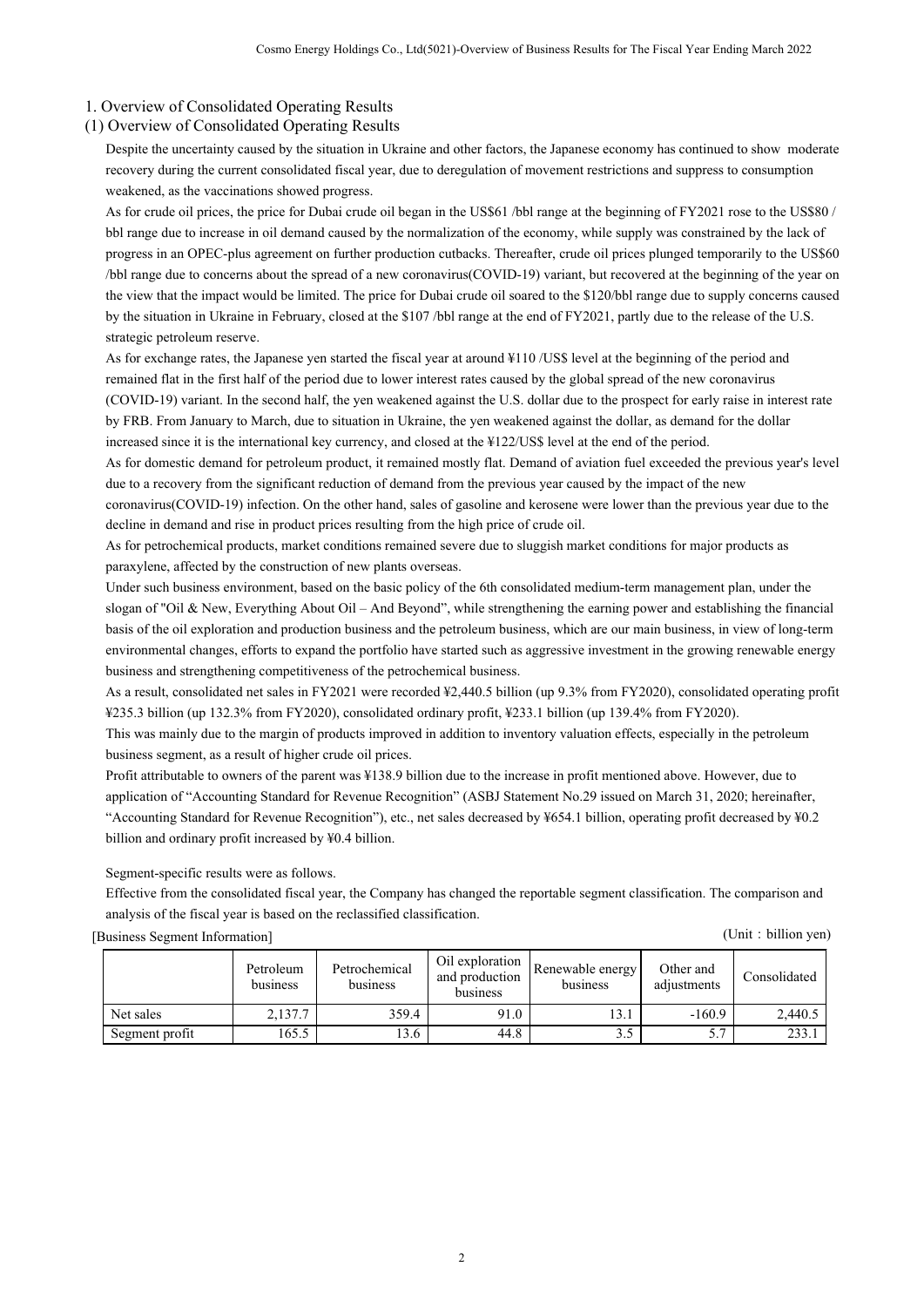#### [Petroleum business]

In the petroleum business segment, due to the rise in crude oil prices, despite the decrease in the sales volume of petroleum products from the same period of the previous year, the segment reported net sales of ¥2,137.7 billion for FY2021 (up ¥81.9 billion from FY2020). And due to the impact of improvement in margin resulting from the continued rising in crude oil prices, the segment profit was ¥165.5 billion (up ¥91.4 billion from FY2020). Also, the segment profit that excludes the effect of inventory evaluation recorded ¥93.2 billion (up ¥39.9 billion from FY2020). The sales volume of petroleum products has decreased due to a change in the accounting method for certain transactions as a result of the application of Accounting Standard for Revenue Recognition. However, if the impact of these changes is excluded, the sales volume has increased from the same period of the previous year. Due to the application of Accounting Standard for Revenue Recognition, net sales down by ¥696.0 billion and segment profit up by ¥0.4 billion.

#### [Petrochemical business]

In the petrochemical business segment, due to the increase in the sales volume of petrochemical products and the improvement of product market conditions from the same period of the previous year, the segment reported net sales of ¥359.4 billion for FY2021 (up ¥54.9 billion from the same period of FY2020) and segment profit of ¥13.6 billion (segment loss of ¥3.3 billion in FY2020). However, due to the application of Accounting Standard for Revenue Recognition, net sales down by ¥120.9 billion and segment profit down by ¥0.0 billion.

### [Oil exploration and production business]

In the oil exploration and production business segment, due to the rise in the sales price of oil products, despite the decrease in the oil sales volume from the same period of the previous year, the segment reported net sales of ¥91.0 billion for FY2021 (up ¥30.6 billion from FY2020) and segment profit of ¥44.8 billion (up ¥30.9 billion from FY2020).

#### [Renewable energy business]

In the renewable energy business segment, due to the increase in the costs associated with full-scale entry into offshore wind power, despite the wind power generation plant has been operated well, the segment reported net sales of ¥13.1 billion for FY2021 (up ¥1.4 billion from FY2020) and segment profit of ¥3.5 billion (down ¥0.6 billion from FY2020).

#### (2) Overview of Financial Position

#### (Assets)

The total current assets as of the end of FY2021 amounted to ¥868.0 billion, up ¥262.2 billion from the end of FY2020. This was primarily due to the increase in inventories of ¥126.6 billion. The total non-current assets amounted to ¥1,070.4 billion, down ¥32.7 billion from the end of FY2020. This was primarily due to the decrease in property, plant and equipment of ¥18.8 billion. As a result, the total assets amounted to ¥1,938.4 billion, up ¥229.4 billion from the end of FY2020.

### (Liabilities)

The total current liabilities as of the end of FY2021 amounted to ¥954.7 billion, up ¥202.2 billion from the end of FY2020. This was primarily due to the increase in notes and accounts payable - trade of ¥59.1 billion, and the increase in commercial papers of ¥45.1 billion. The total non-current liabilities amounted to ¥399.8 billion, down ¥107.6 billion from the end of FY2020. This was primarily due to the decrease in long-term loans payable of ¥72.9 billion.

As a result, the total liabilities amounted to ¥1,354.4 billion, up ¥94.5 billion from the end of FY2020.

#### (Net Assets)

The total net assets as of the end of FY2021 amounted to ¥584.0 billion, up ¥134.9 billion from the end of FY2020. This was primarily due to profit attributable to owners of parent of ¥138.9 billion.

As a result, the net worth ratio was 23.5% (19.0% in FY2020).

## (3) Overview of Cash Flows

Cash and cash equivalents (hereinafter "cash") as of the end of FY2021 amounted ¥48.1 billion, increase by ¥3.6 billion from the end of FY2020.

Situations of each cash flow and its factors are as follows.

#### (Cash flows from operating activities)

As a result of operating activities, increased cash amounted to ¥108.4 billion (increased cash amounted to ¥167.4 billion in FY2020), this was primarily due to the profit before income taxes.

(Cash flows from investing activities)

As a result of investing activities, decreased cash amounted to ¥67.5 billion (decreased cash amounted to ¥84.6 billion in FY2020), this was primarily due to the purchase of property, plant and equipment.

(Cash flows from financing activities)

As a result of financing activities, decreased cash amounted to ¥42.0 billion (decreased cash amounted to ¥80.6 billion in FY2020), this was primarily due to the repayments of long-term loans payable.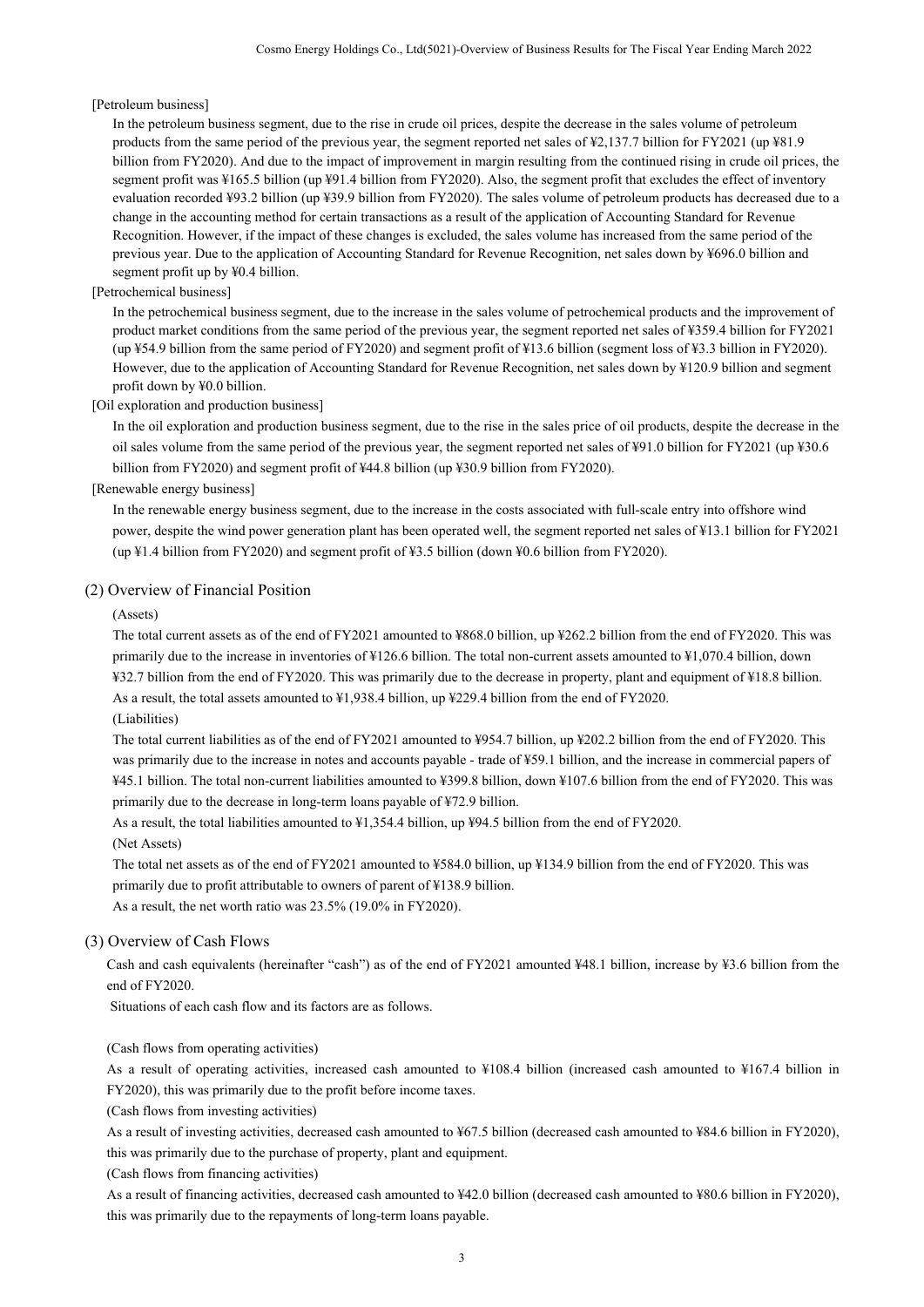## (4) Forecast for FY2022

## 1) Forecast for FY2022

The Cosmo Energy Group plan to improve profitability by strengthening the competitiveness of the petroleum-related business, as formulated in new consolidated medium-term management plan (the "6th Consolidated Medium-Term Management Plan") which started from FY2018. We will also push forward the structural reform to enhance the petrochemical business and the renewable energy business, since shift from fossil fuel is accelerating.

For FY2022, based on the assumptions of crude oil price at US\$100/bbl and exchange rate at JPY125/US\$, we are forecasting consolidated net sales of ¥2,930.0 billion (up ¥489.5 billion from FY2021), consolidated operating profit of ¥193.0 billion (down ¥42.3 billion from FY2021), consolidated ordinary profit of ¥190.0 billion (down ¥43.1 billion from FY2021) and profit attributable to owners of parent of ¥93.0 billion (down ¥45.9 billion from FY2021).

(Unit: billion yen)

|                | Petroleum<br>business | Petrochemical<br>business | Oil exploration<br>and production<br>business | Renewable<br>energy<br>business | Other and<br>adjustments | Consolidated |
|----------------|-----------------------|---------------------------|-----------------------------------------------|---------------------------------|--------------------------|--------------|
| Net sales      | 2.410.0               | 492.0                     | 135.0                                         | 14.0                            | $-121.0$                 | 2.930.0      |
| Segment profit | 99.0                  | 7.0                       | 75.0                                          | 3.0                             | 6.0                      | 190.0        |

## [Petroleum business]

 As for the petroleum business segment, profit is expected to decrease from the current fiscal year, reflecting such factors as sales margin is expected to be secured while not being able to receive benefit of good market condition as the current fiscal year, since crude oil price was in rising phase, and as the impact of inventory valuation is expected to decrease from the current fiscal year, which had been the factor pushing down the cost of sales.

## [Petrochemical business]

 As for the petrochemical business segment, profit is expected to decrease from the current fiscal year due to the expectation on market environment decline.

## [Oil exploration and production business]

 As for the oil exploration and production business segment, profit is expected to increase from the current fiscal year, due to the rise in crude oil prices.

## [Renewable energy business]

 As for the renewable energy business segment, profit is expected to decrease from the current fiscal year due to the increase in costs associated with the business expansion.

2) Forecast for dividends

The Company plans to distribute a year-end dividend per share of 100 yen for the fiscal year under review. The Company plans to distribute a dividend of 150 yen (including an interim dividend of 75 yen) the next fiscal year.

## 2. Basic Policy for Selection for Accounting Standards

The Cosmo Energy Group has a policy to make the consolidated financial statements with the Japanese Generally Accepted Accounting Principles for the meantime, because of retaining consolidated financial statements' comparability and inter-enterprise comparability.

And also, The Cosmo Energy Group will correspond appropriately to applying the International Financial Reporting Standards (IFRS) in consideration of the global trend.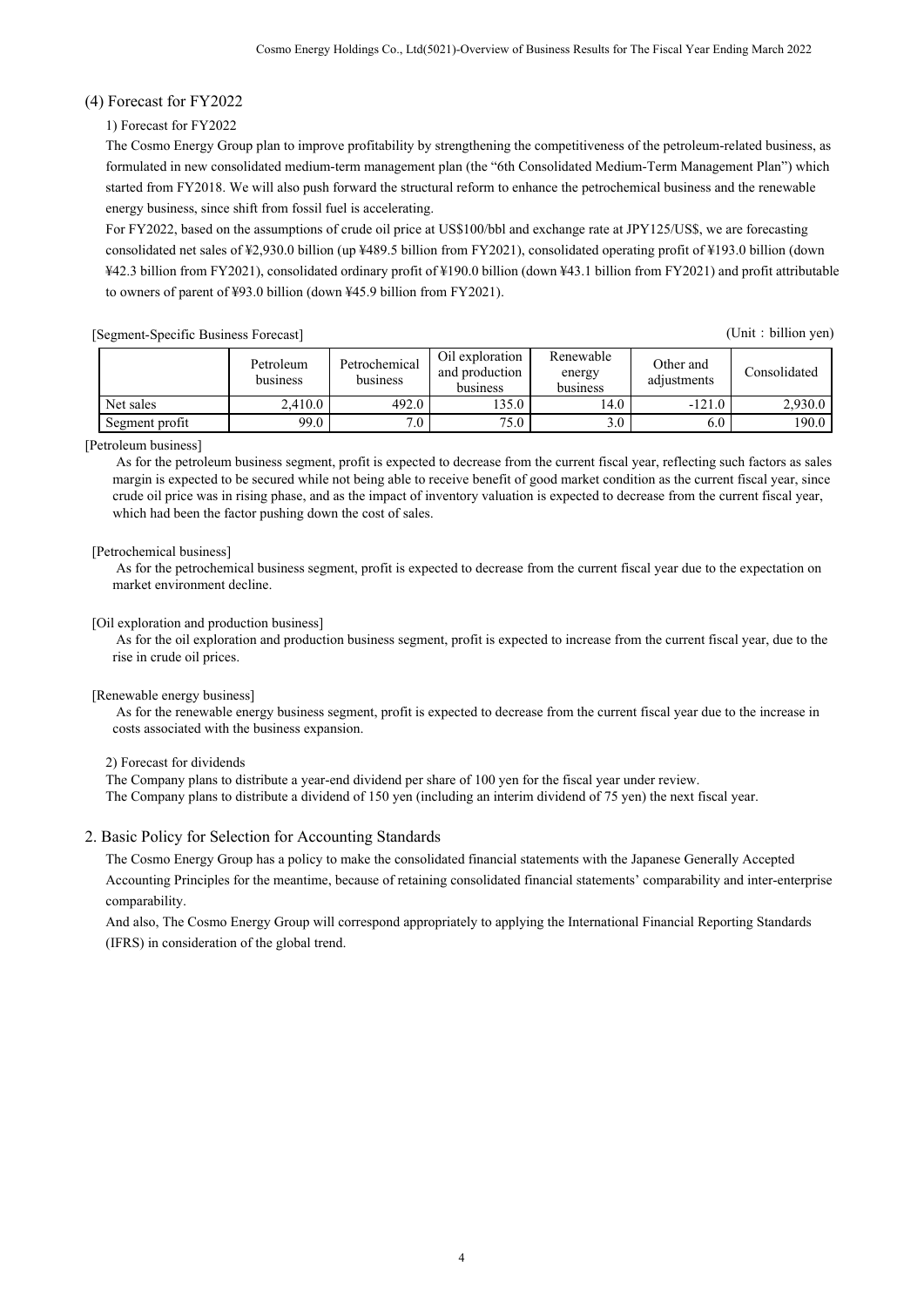## 3. Consolidated Financial Statements and Their Main Notes

## (1) Consolidated Balance Sheet

|                                        |                                | (Unit : million yen)           |
|----------------------------------------|--------------------------------|--------------------------------|
|                                        | FY2020<br>As of March 31, 2021 | FY2021<br>As of March 31, 2022 |
| Assets                                 |                                |                                |
| Current assets                         |                                |                                |
| Cash and deposits                      | 52,972                         | 80,328                         |
| Notes and accounts receivable - trade  | 234,635                        |                                |
| Notes receivable - trade               |                                | 2,635                          |
| Accounts receivable - trade            |                                | 280,050                        |
| Merchandise and finished goods         | 122,152                        | 166,942                        |
| Work in process                        | 351                            | 58                             |
| Raw materials and supplies             | 126,923                        | 209,023                        |
| Accounts receivable - other            | 46,143                         | 66,055                         |
| Other                                  | 22,746                         | 62,928                         |
| Allowance for doubtful accounts        | $-116$                         | $-40$                          |
| Total current assets                   | 605,808                        | 867,983                        |
| Non-current assets                     |                                |                                |
| Property, plant and equipment          |                                |                                |
| Buildings and structures, net          | 244,331                        | 241,907                        |
| Oil storage depots, net                | 35,781                         | 35,755                         |
| Machinery, equipment and vehicles, net | 208,999                        | 200,511                        |
| Land                                   | 315,483                        | 315,353                        |
| Leased assets, net                     | 737                            | 2,384                          |
| Construction in progress               | 50,295                         | 40,105                         |
| Other, net                             | 9,803                          | 10,598                         |
| Total property, plant and equipment    | 865,433                        | 846,616                        |
| Intangible assets                      |                                |                                |
| Software                               | 10,557                         | 11,102                         |
| Other                                  | 33,785                         | 33,083                         |
| Total intangible assets                | 44,343                         | 44,185                         |
| Investments and other assets           |                                |                                |
| Investment securities                  | 122,402                        | 118,719                        |
| Long-term loans receivable             | 1,030                          | 802                            |
| Long-term prepaid expenses             | 3,169                          | 2,953                          |
| Net defined benefit asset              | 5,471                          | 5,081                          |
| Cost recovery under production sharing | 13,018                         | 1,322                          |
| Deferred tax assets                    | 40,287                         | 42,858                         |
| Other                                  | 8,234                          | 8,126                          |
| Allowance for doubtful accounts        | $-310$                         | $-298$                         |
| Total investments and other assets     | 193,303                        | 179,566                        |
| Total non-current assets               | 1,103,080                      | 1,070,369                      |
| Deferred assets                        |                                |                                |
| Bond issuance cost                     | 128                            | 56                             |
| Total deferred assets                  | 128                            | 56                             |
| Total assets                           | 1,709,017                      | 1,938,408                      |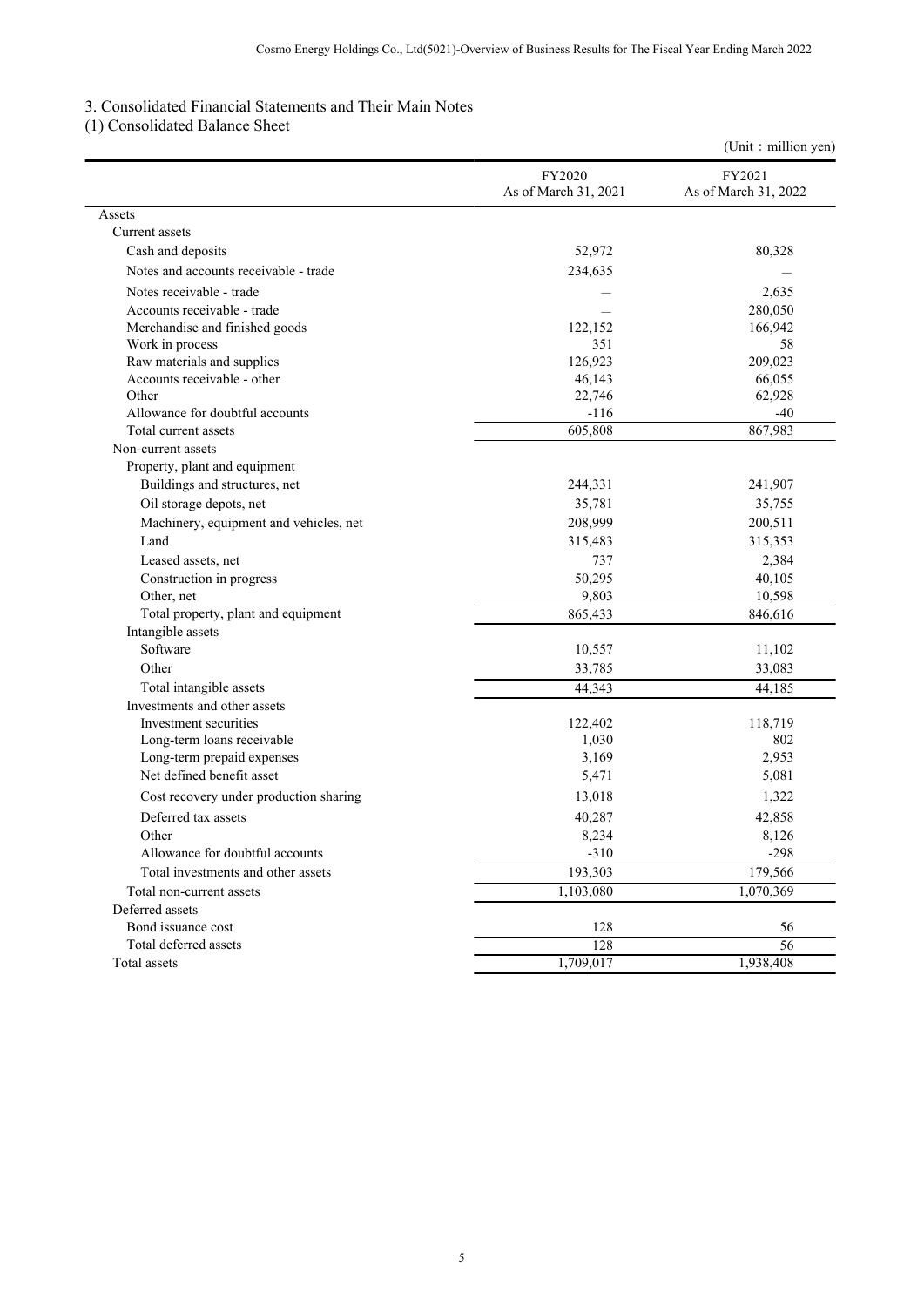|                                                                                 |                                | (Unit : million yen)           |
|---------------------------------------------------------------------------------|--------------------------------|--------------------------------|
|                                                                                 | FY2020<br>As of March 31, 2021 | FY2021<br>As of March 31, 2022 |
| Liabilities                                                                     |                                |                                |
| Current liabilities                                                             |                                |                                |
| Notes and accounts payable - trade                                              | 266,695                        | 325,780                        |
| Short-term loans payable                                                        | 175,692                        | 195,485                        |
| Current portion of bonds                                                        | 17,700                         |                                |
| Current portion of convertible bond-type bonds with share<br>acquisition rights |                                | 60,000                         |
| Commercial papers                                                               | 37,200                         | 82,300                         |
| Accounts payable - other                                                        | 92,953                         | 102,254                        |
| Accrued volatile oil and other petroleum taxes                                  | 108,368                        | 84,457                         |
| Income taxes payable                                                            | 11,030                         | 33,457                         |
| Accrued expenses                                                                | 4,415                          | 3,434                          |
| Provision for bonuses                                                           | 6,348                          | 8,926                          |
| Provision for directors' bonuses                                                | 352                            | 867                            |
| Other                                                                           | 31,732                         | 57,713                         |
| Total current liabilities                                                       | 752,488                        | 954,675                        |
| Non-current liabilities                                                         |                                |                                |
| Bonds payable                                                                   | 3,000                          | 3,000                          |
| Convertible bond-type bonds with share acquisition rights                       | 60,000                         |                                |
| Long-term loans payable                                                         | 315,759                        | 242,873                        |
| Deferred tax liabilities                                                        | 35,415                         | 40,801                         |
| Deferred tax liabilities for land revaluation                                   | 5,100                          | 5,107                          |
| Provision for special repairs                                                   | 27,001                         | 37,560                         |
| Provision for environmental measures                                            | 866                            | 864                            |
| Net defined benefit liability                                                   | 2,992                          | 2,879                          |
| Provision for executive remuneration BIP trust                                  | 847                            | 1,360                          |
| Asset retirement obligations                                                    | 19,993                         | 22,621                         |
| Other                                                                           | 36,431                         | 42,690                         |
| Total non-current liabilities                                                   | 507,408                        | 399,761                        |
| <b>Total liabilities</b>                                                        | 1,259,897                      | 1,354,437                      |
| Net assets                                                                      |                                |                                |
| Shareholders' equity                                                            |                                |                                |
| Capital stock                                                                   | 40,000                         | 40,000                         |
| Capital surplus                                                                 | 82,843                         | 82,843                         |
| Retained earnings                                                               | 211,977                        | 343,377                        |
| Treasury shares                                                                 | $-2,019$                       | $-1,902$                       |
| Total shareholders' equity                                                      | 332,802                        | 464,318                        |
| Accumulated other comprehensive income                                          |                                |                                |
| Valuation difference on available-for-sale securities                           | 4,938                          | 4,610                          |
| Deferred gains or losses on hedges                                              | $-85$                          | $-536$                         |
| Revaluation reserve for land                                                    | $-21,123$                      | $-21,139$                      |
| Foreign currency translation adjustment                                         | 5,873                          | 7,691                          |
| Remeasurements of defined benefit plans                                         | 2,540                          | 1,255                          |
| Total accumulated other comprehensive income                                    | $-7,855$                       | $-8,118$                       |
| Non-controlling interests                                                       | 124,173                        | 127,771                        |
| Total net assets                                                                | 449,120                        | 583,971                        |
| Total liabilities and net assets                                                | 1,709,017                      | 1,938,408                      |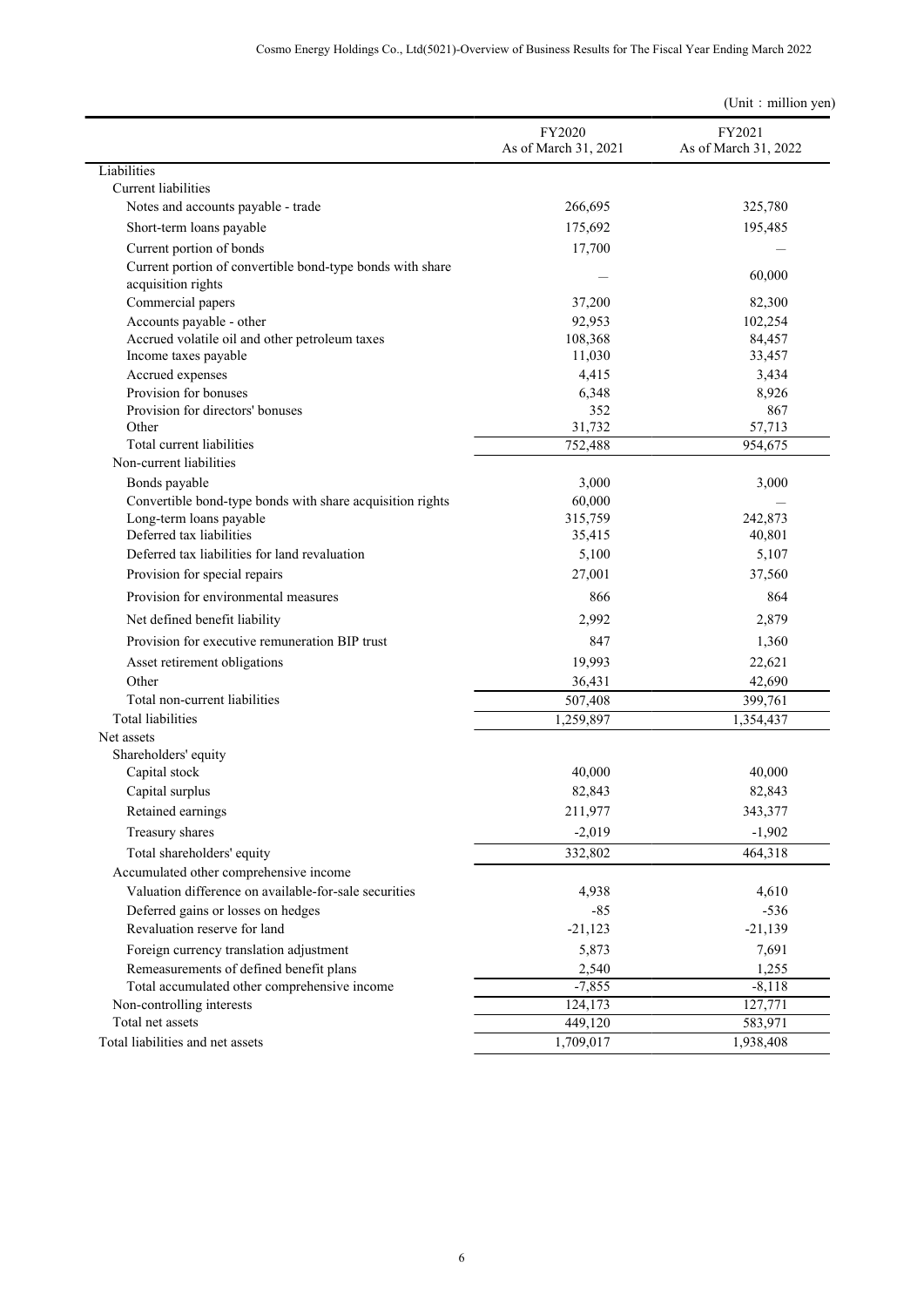## (2) Consolidated Statements of Income and Comprehensive Income

(Consolidated Statements of Income)

|                                                               |                                                   | (Unit : million yen)                              |
|---------------------------------------------------------------|---------------------------------------------------|---------------------------------------------------|
|                                                               | FY2020<br>From April 1, 2020<br>to March 31, 2021 | FY2021<br>From April 1, 2021<br>to March 31, 2022 |
| Net sales                                                     | 2,233,250                                         | 2,440,452                                         |
| Cost of sales                                                 | 2,000,584                                         | 2,061,600                                         |
| Gross profit                                                  | 232,666                                           | 378,852                                           |
| Selling, general and administrative expenses                  | 131,376                                           | 143,548                                           |
| Operating profit                                              | 101,289                                           | 235,303                                           |
| Non-operating income                                          |                                                   |                                                   |
| Interest income                                               | 368                                               | 157                                               |
| Dividend income                                               | 740                                               | 798                                               |
| Rent income on non-current assets                             | 1,543                                             | 1,141                                             |
| Share of profit of entities accounted for using equity method |                                                   | 2,650                                             |
| Foreign exchange gains                                        | 883                                               |                                                   |
| Other                                                         | 2,979                                             | 2,900                                             |
| Total non-operating income                                    | 6,515                                             | 7,648                                             |
| Non-operating expenses                                        |                                                   |                                                   |
| Interest expenses                                             | 7,225                                             | 6,402                                             |
| Share of loss of entities accounted for using equity method   | 447                                               |                                                   |
| Foreign exchange losses                                       |                                                   | 1,243                                             |
| Other                                                         | 2,761                                             | 2,208                                             |
| Total non-operating expenses                                  | 10,434                                            | 9,854                                             |
| Ordinary profit                                               | 97,370                                            | 233,097                                           |
| Extraordinary income                                          |                                                   |                                                   |
| Gain on sales of non-current assets                           | 1,973                                             | 305                                               |
| Gain on sales of investment securities                        | 839                                               | 796                                               |
| Subsidy income                                                | 340                                               | 1,339                                             |
| Insurance income                                              | 421                                               | 2,012                                             |
| Other                                                         | 258                                               | 549                                               |
| Total extraordinary income                                    | 3,833                                             | 5,003                                             |
| <b>Extraordinary losses</b>                                   |                                                   |                                                   |
| Loss on sales of non-current assets                           | 3                                                 | 123                                               |
| Loss on disposal of non-current assets                        | 6,721                                             | 11,313                                            |
| Impairment loss                                               | 267                                               | 12,232                                            |
| Loss on valuation of investment securities                    | 267                                               | 2,829                                             |
| Other                                                         | 296                                               | 9                                                 |
| Total extraordinary losses                                    | 7,555                                             | 26,507                                            |
| Profit before income taxes                                    | 93,648                                            | 211,593                                           |
| Income taxes - current                                        | 21,567                                            | 62,410                                            |
| Income taxes - deferred                                       | $-17,137$                                         | 4,115                                             |
| Total income taxes                                            | 4,430                                             | 66,525                                            |
| Profit                                                        | 89,218                                            | 145,067                                           |
| Profit attributable to non-controlling interests              | 3,307                                             | 6,177                                             |
| Profit attributable to owners of parent                       | 85,910                                            | 138,890                                           |
|                                                               |                                                   |                                                   |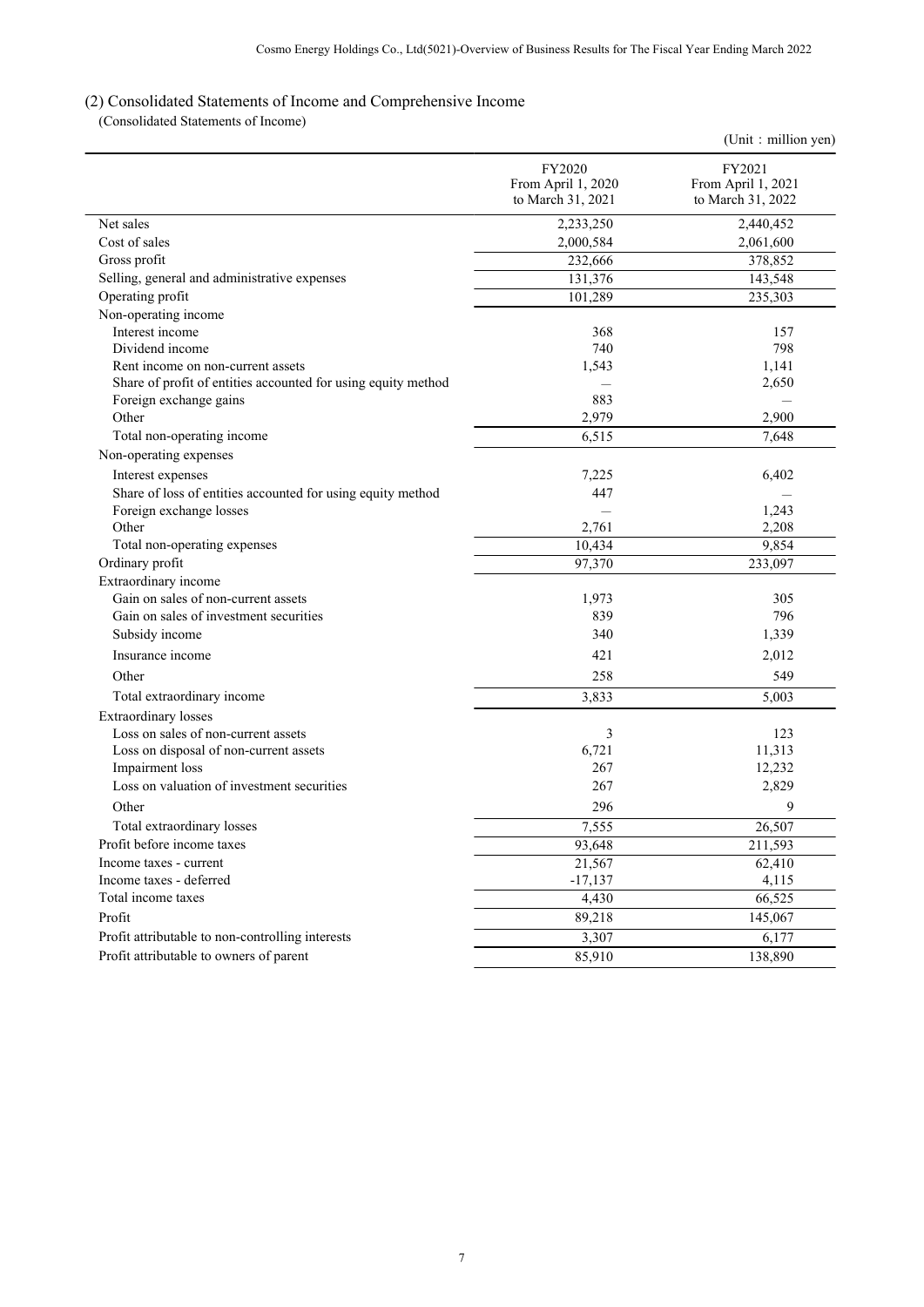## (Consolidated Statements of Comprehensive Income)

|                                                                                      |                                                   | (Unit: million yen)                               |
|--------------------------------------------------------------------------------------|---------------------------------------------------|---------------------------------------------------|
|                                                                                      | FY2020<br>From April 1, 2020<br>to March 31, 2021 | FY2021<br>From April 1, 2021<br>to March 31, 2022 |
| Profit                                                                               | 89,218                                            | 145,067                                           |
| Other comprehensive income                                                           |                                                   |                                                   |
| Valuation difference on available-for-sale securities                                | 3,375                                             | $-592$                                            |
| Deferred gains or losses on hedges                                                   | $-984$                                            | $-302$                                            |
| Revaluation reserve for land                                                         | $-10$                                             | $-8$                                              |
| Foreign currency translation adjustment                                              | $-77$                                             | 1,166                                             |
| Remeasurements of defined benefit plans, net of tax                                  | 4,765                                             | $-1,349$                                          |
| Share of other comprehensive income of entities accounted for<br>using equity method | 242                                               | 634                                               |
| Total other comprehensive income                                                     | 7,311                                             | $-451$                                            |
| Comprehensive income                                                                 | 96,530                                            | 144,616                                           |
| (Breakdown)                                                                          |                                                   |                                                   |
| Comprehensive income attributable to owners of parent                                | 92,572                                            | 138,634                                           |
| Comprehensive income attributable to non-controlling<br>interests                    | 3,957                                             | 5,981                                             |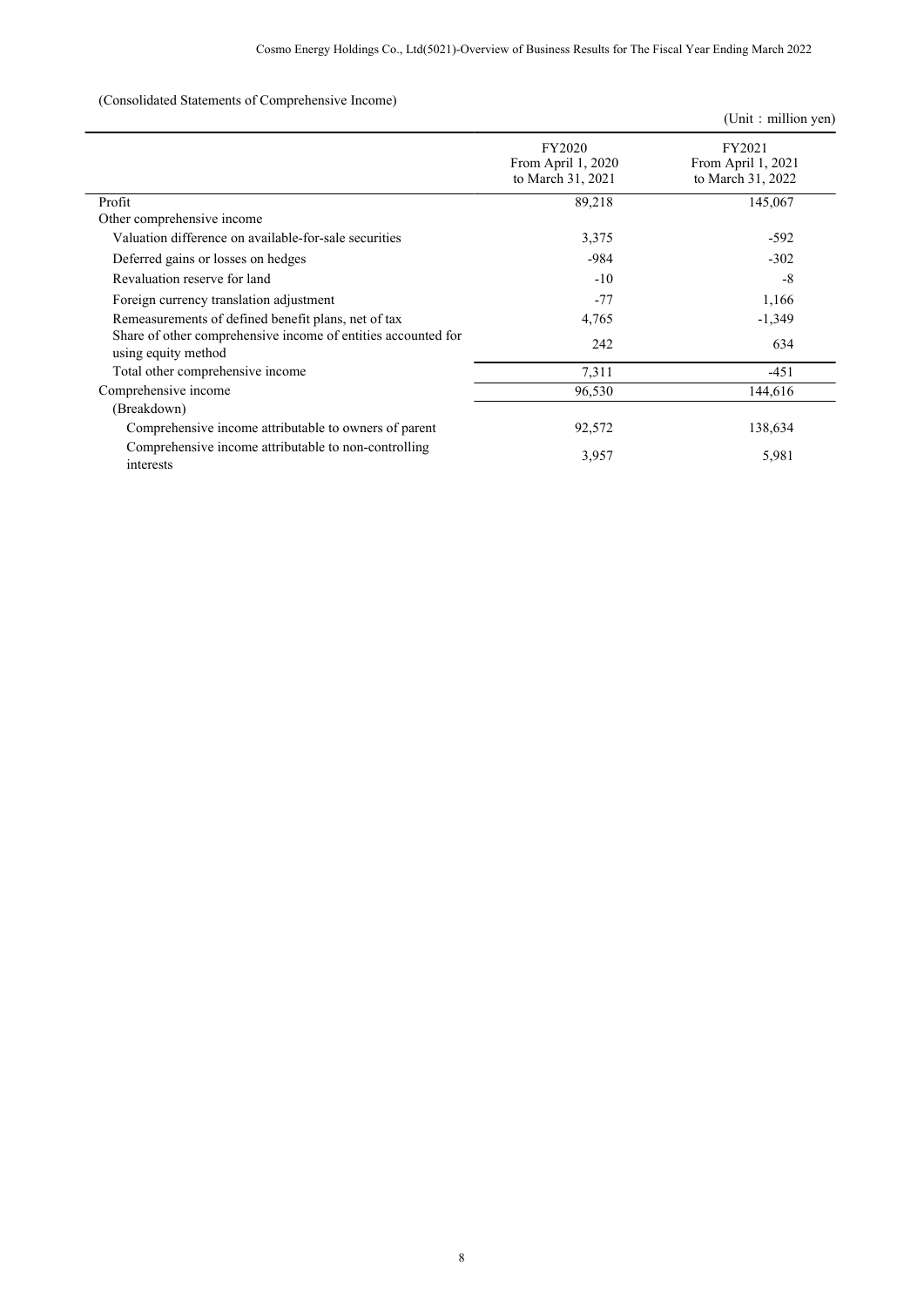# (3) Consolidated Statements of Changes in Equity

FY2020 (From April 1, 2020 to March 31, 2021)

<sup>(</sup>Unit: million yen)

|                                                            |               |                 | Shareholders' equity |                 |                               |
|------------------------------------------------------------|---------------|-----------------|----------------------|-----------------|-------------------------------|
|                                                            | Capital stock | Capital surplus | Retained earnings    | Treasury shares | Total shareholders'<br>equity |
| Balance at April 1,2020                                    | 40,000        | 82,843          | 132,755              | $-1,382$        | 254,217                       |
| Cumulative effects of<br>changes in accounting<br>policies |               |                 |                      |                 |                               |
| Restated balance                                           | 40,000        | 82,843          | 132,755              | $-1,382$        | 254,217                       |
| Changes of items during period                             |               |                 |                      |                 |                               |
| Dividends of surplus                                       |               |                 | $-6,781$             |                 | $-6,781$                      |
| Profit attributable to owners<br>of parent                 |               |                 | 85,910               |                 | 85,910                        |
| Purchase of treasury shares                                |               |                 |                      | $-637$          | $-637$                        |
| Disposal of treasury shares                                |               |                 |                      |                 |                               |
| Change of scope of equity<br>method                        |               |                 |                      |                 |                               |
| Reversal of Revaluation<br>reserve for land                |               |                 | 92                   |                 | 92                            |
| Net changes of items other<br>than shareholders' equity    |               |                 |                      |                 |                               |
| Total changes of items during<br>period                    | -             | -               | 79,221               | $-637$          | 78,584                        |
| Balance at March 31,2021                                   | 40,000        | 82,843          | 211,977              | $-2,019$        | 332,802                       |

|                                                            | Accumulated other comprehensive income                             |                                             |                                    |                                                  |                                               |                                                          |                                               |          |
|------------------------------------------------------------|--------------------------------------------------------------------|---------------------------------------------|------------------------------------|--------------------------------------------------|-----------------------------------------------|----------------------------------------------------------|-----------------------------------------------|----------|
|                                                            | Valuation<br>difference on<br>available-for-<br>sale<br>securities | Deferred<br>gains or<br>losses on<br>hedges | Revaluation<br>reserve for<br>land | Foreign<br>currency<br>translation<br>adjustment | Remeasurements<br>of defined<br>benefit plans | Total<br>accumulated<br>other<br>comprehensive<br>income | Non-controlling Total net assets<br>interests |          |
| Balance at April 1,2020                                    | 2,424                                                              | 373                                         | $-21,020$                          | 5,778                                            | $-1,981$                                      | $-14,425$                                                | 123,047                                       | 362,839  |
| Cumulative effects of<br>changes in accounting<br>policies |                                                                    |                                             |                                    |                                                  |                                               |                                                          |                                               |          |
| <b>Restated balance</b>                                    | 2,424                                                              | 373                                         | $-21,020$                          | 5,778                                            | $-1,981$                                      | $-14,425$                                                | 123,047                                       | 362,839  |
| Change of items during period                              |                                                                    |                                             |                                    |                                                  |                                               |                                                          |                                               |          |
| Dividends of surplus                                       |                                                                    |                                             |                                    |                                                  |                                               |                                                          |                                               | $-6,781$ |
| Profit attributable to owners<br>of parent                 |                                                                    |                                             |                                    |                                                  |                                               |                                                          |                                               | 85,910   |
| Purchase of treasury shares                                |                                                                    |                                             |                                    |                                                  |                                               |                                                          |                                               | $-637$   |
| Disposal of treasury shares                                |                                                                    |                                             |                                    |                                                  |                                               |                                                          |                                               |          |
| Change of scope of equity<br>method                        |                                                                    |                                             |                                    |                                                  |                                               |                                                          |                                               |          |
| Reversal of Revaluation<br>reserve for land                |                                                                    |                                             | $-92$                              |                                                  |                                               | $-92$                                                    |                                               |          |
| Net changes of items other<br>than shareholders' equity    | 2,513                                                              | $-458$                                      | $-10$                              | 95                                               | 4,522                                         | 6,661                                                    | 1,126                                         | 7,787    |
| Total changes of items during<br>period                    | 2,513                                                              | $-458$                                      | $-102$                             | 95                                               | 4,522                                         | 6,569                                                    | 1,126                                         | 86,280   |
| Balance at March 31,2021                                   | 4,938                                                              | $-85$                                       | $-21,123$                          | 5,873                                            | 2,540                                         | $-7,855$                                                 | 124,173                                       | 449,120  |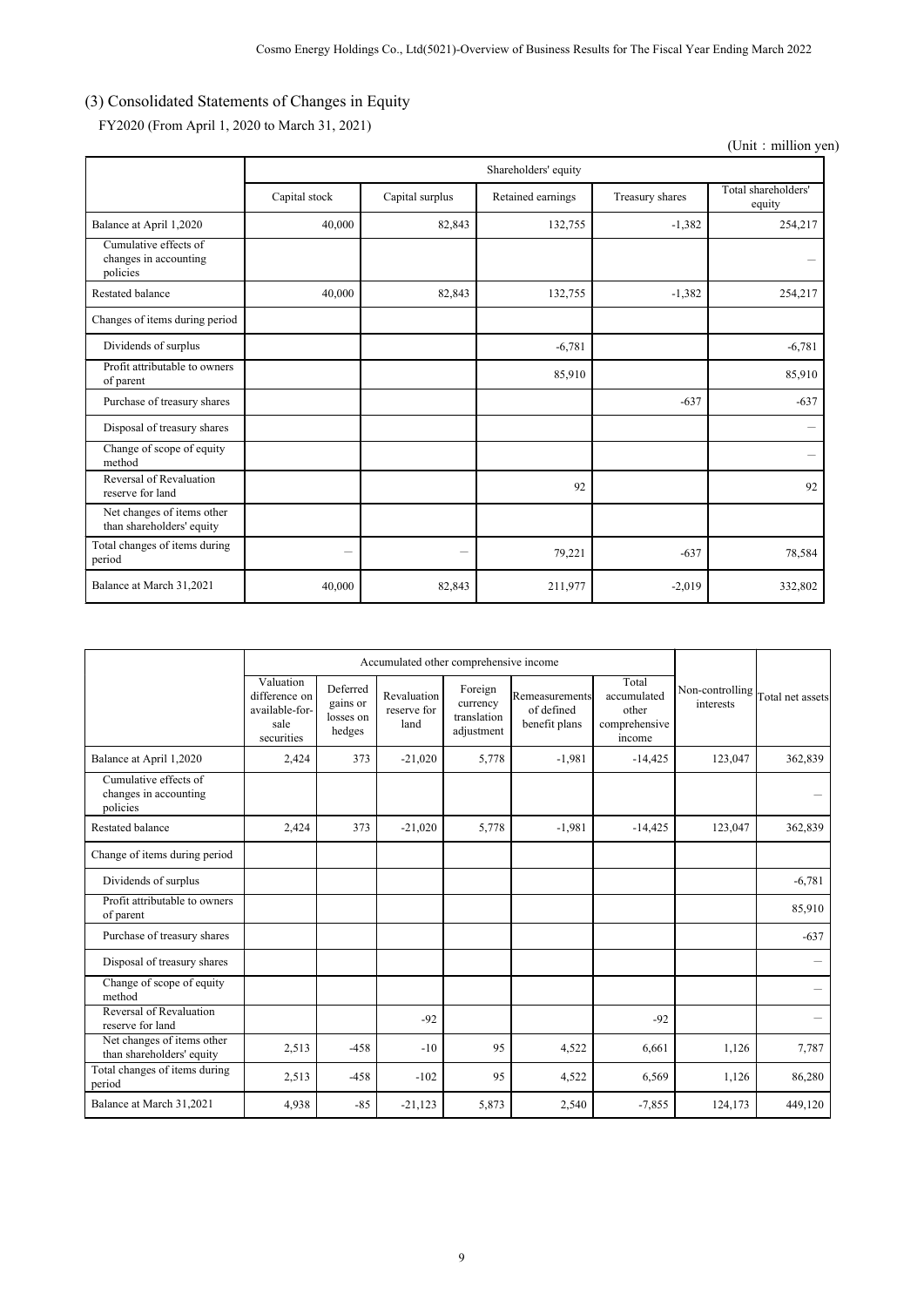# FY2021 (From April 1, 2021 to March 31, 2022)

<sup>(</sup>Unit: million yen)

|                                                            |               |                 | Shareholders' equity |                 |                               |
|------------------------------------------------------------|---------------|-----------------|----------------------|-----------------|-------------------------------|
|                                                            | Capital stock | Capital surplus | Retained earnings    | Treasury shares | Total shareholders'<br>equity |
| Balance at April 1,2021                                    | 40,000        | 82,843          | 211,977              | $-2,019$        | 332,802                       |
| Cumulative effects of<br>changes in accounting<br>policies |               |                 | $-714$               |                 | $-714$                        |
| Restated balance                                           | 40,000        | 82,843          | 211,263              | $-2,019$        | 332,087                       |
| Changes of items during period                             |               |                 |                      |                 |                               |
| Dividends of surplus                                       |               |                 | $-6,781$             |                 | $-6,781$                      |
| Profit attributable to owners<br>of parent                 |               |                 | 138,890              |                 | 138,890                       |
| Purchase of treasury shares                                |               |                 |                      | $-()$           | $-0$                          |
| Disposal of treasury shares                                |               |                 |                      | 117             | 117                           |
| Change of scope of equity<br>method                        |               |                 | $-2$                 |                 | $-2$                          |
| Reversal of Revaluation<br>reserve for land                |               |                 | $\overline{7}$       |                 | $\tau$                        |
| Net changes of items other<br>than shareholders' equity    |               |                 |                      |                 |                               |
| Total changes of items during<br>period                    | -             | -               | 132,113              | 116             | 132,230                       |
| Balance at March 31.2022                                   | 40,000        | 82,843          | 343,377              | $-1,902$        | 464,318                       |

|                                                            |                                                                    | Accumulated other comprehensive income      |                                    |                                                  |                                               |                                                          |                              |                  |
|------------------------------------------------------------|--------------------------------------------------------------------|---------------------------------------------|------------------------------------|--------------------------------------------------|-----------------------------------------------|----------------------------------------------------------|------------------------------|------------------|
|                                                            | Valuation<br>difference on<br>available-for-<br>sale<br>securities | Deferred<br>gains or<br>losses on<br>hedges | Revaluation<br>reserve for<br>land | Foreign<br>currency<br>translation<br>adjustment | Remeasurements<br>of defined<br>benefit plans | Total<br>accumulated<br>other<br>comprehensive<br>income | Non-controlling<br>interests | Total net assets |
| Balance at April 1,2021                                    | 4,938                                                              | $-85$                                       | $-21,123$                          | 5,873                                            | 2,540                                         | $-7,855$                                                 | 124,173                      | 449,120          |
| Cumulative effects of<br>changes in accounting<br>policies |                                                                    |                                             |                                    |                                                  |                                               |                                                          |                              | $-714$           |
| Restated balance                                           | 4,938                                                              | $-85$                                       | $-21,123$                          | 5,873                                            | 2,540                                         | $-7,855$                                                 | 124,173                      | 448,405          |
| Change of items during period                              |                                                                    |                                             |                                    |                                                  |                                               |                                                          |                              |                  |
| Dividends of surplus                                       |                                                                    |                                             |                                    |                                                  |                                               |                                                          |                              | $-6,781$         |
| Profit attributable to owners<br>of parent                 |                                                                    |                                             |                                    |                                                  |                                               |                                                          |                              | 138,890          |
| Purchase of treasury shares                                |                                                                    |                                             |                                    |                                                  |                                               |                                                          |                              | $-0$             |
| Disposal of treasury shares                                |                                                                    |                                             |                                    |                                                  |                                               |                                                          |                              | 117              |
| Change of scope of equity<br>method                        |                                                                    |                                             |                                    |                                                  |                                               |                                                          |                              | $-2$             |
| Reversal of Revaluation<br>reserve for land                |                                                                    |                                             | $-7$                               |                                                  |                                               | $-7$                                                     |                              |                  |
| Net changes of items other<br>than shareholders' equity    | $-327$                                                             | $-450$                                      | $-8$                               | 1,817                                            | $-1,285$                                      | $-255$                                                   | 3,597                        | 3,342            |
| Total changes of items during<br>period                    | $-327$                                                             | $-450$                                      | $-16$                              | 1,817                                            | $-1,285$                                      | $-262$                                                   | 3,597                        | 135,565          |
| Balance at March 31,2022                                   | 4,610                                                              | $-536$                                      | $-21,139$                          | 7,691                                            | 1,255                                         | $-8,118$                                                 | 127,771                      | 583,971          |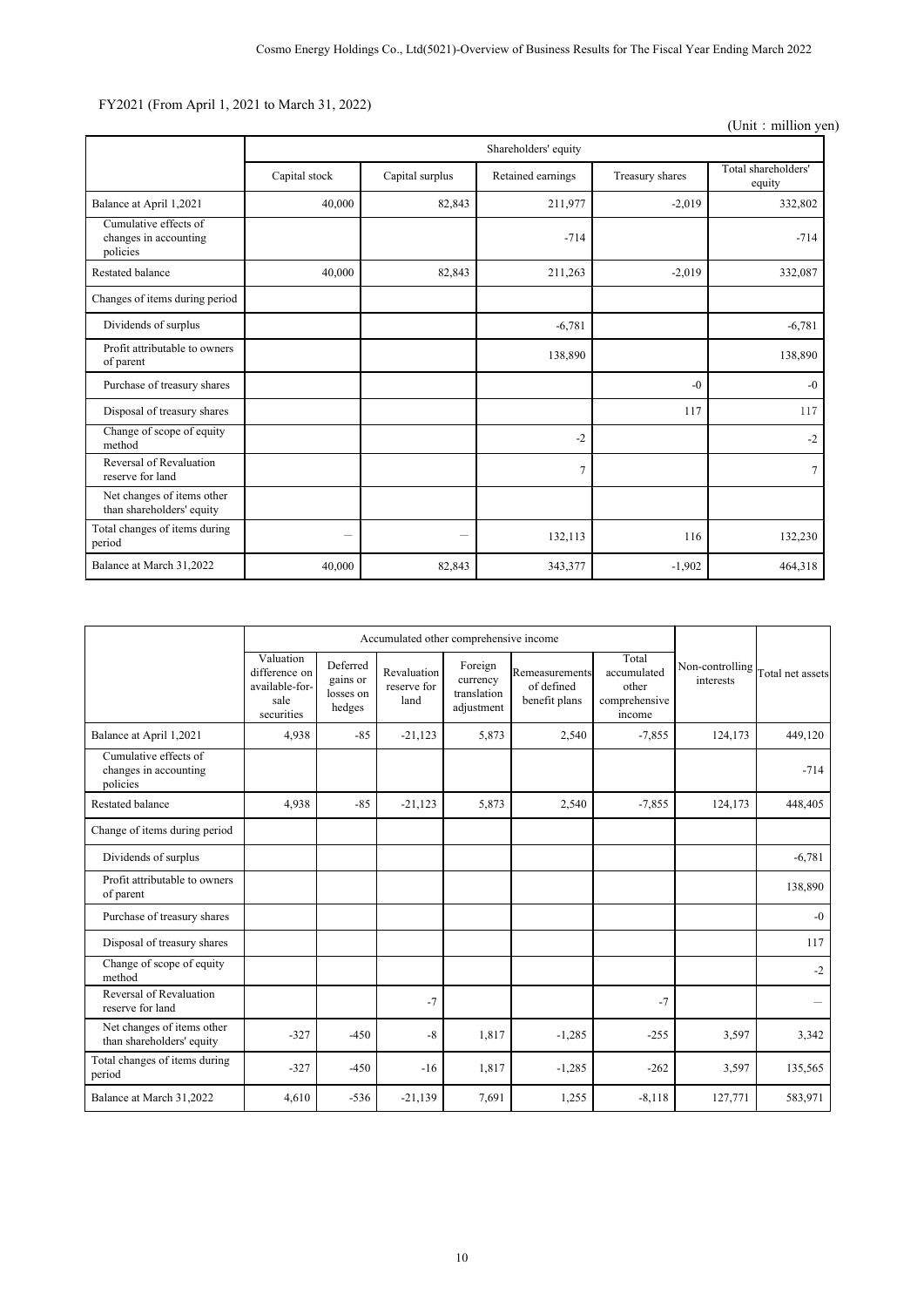# (4) Consolidated Statements of Cash Flows

|  |  | (Unit : million yen) |  |
|--|--|----------------------|--|
|--|--|----------------------|--|

|                                                                         | FY2020<br>From April 1, 2020<br>to March 31, 2021 | FY2021<br>From April 1, 2021<br>to March 31, 2022 |
|-------------------------------------------------------------------------|---------------------------------------------------|---------------------------------------------------|
| Cash flows from operating activities                                    |                                                   |                                                   |
| Profit before income taxes                                              | 93,648                                            | 211,593                                           |
| Depreciation                                                            | 53,564                                            | 53,953                                            |
| Impairment loss                                                         | 267                                               | 12,232                                            |
| Loss (gain) on sales of non-current assets                              | $-1,970$                                          | $-182$                                            |
| Loss (gain) on disposal of non-current assets                           | 6,721                                             | 11,313                                            |
| Loss (gain) on sales of investment securities                           | $-839$                                            | $-796$                                            |
| Loss (gain) on valuation of investment securities                       | 267                                               | 2,829                                             |
|                                                                         |                                                   |                                                   |
| Subsidy income                                                          | $-340$                                            | $-1,339$                                          |
| Interest and dividend income                                            | $-1,108$                                          | $-956$                                            |
| Insurance income                                                        | $-421$                                            | $-2,012$                                          |
| Interest expenses                                                       | 7,225                                             | 6,402                                             |
| Foreign exchange losses (gains)                                         | $-1,357$                                          | 1,409                                             |
| Share of loss (profit) of entities accounted for using equity<br>method | 447                                               | $-2,650$                                          |
| Increase (decrease) in allowance for doubtful accounts                  | $-165$                                            | $-88$                                             |
| Increase (decrease) in provision for special repairs                    | $-2,363$                                          | 11,072                                            |
| Increase (decrease) in provision for environmental measures             | $-172$                                            | $-198$                                            |
| Increase (decrease) in net defined benefit asset (liability)            | $-832$                                            | $-1,631$                                          |
| Decrease (increase) in notes and accounts receivable - trade            | $-20,191$                                         | $-47,380$                                         |
| Recovery of recoverable accounts under production sharing               | 3,966                                             | 4,092                                             |
| Decrease (increase) in inventories                                      | $-15,086$                                         | $-126,575$                                        |
| Increase (decrease) in notes and accounts payable - trade               | 33,637                                            | 58,382                                            |
| Decrease (increase) in other current assets                             | $-8,768$                                          | $-59,063$                                         |
| Increase (decrease) in other current liabilities                        | 36,379                                            | 15,098                                            |
| Decrease (increase) in investments and other assets                     | 1,292                                             | 900                                               |
| Increase (decrease) in other non-current liabilities                    | $-1,464$                                          | 541                                               |
| Other, net                                                              | 127                                               | 338                                               |
| Subtotal                                                                | 182,461                                           | 147,284                                           |
| Interest and dividend income received                                   | 4.147                                             | 5,622                                             |
| Interest expenses paid                                                  | $-7,235$                                          | $-6,489$                                          |
| Payments for business structure improvement expenses                    | $-529$                                            | $-339$                                            |
| Proceeds from subsidy income                                            | 340                                               | 1,339                                             |
| Proceeds from insurance income                                          | 421                                               | 2,012                                             |
| Settlement package paid                                                 | $-600$                                            |                                                   |
| Income taxes paid                                                       | $-11,560$                                         | $-41,161$                                         |
| Other, net                                                              |                                                   | 93                                                |
| Net cash provided by (used in) operating activities                     | 167,445                                           | 108,361                                           |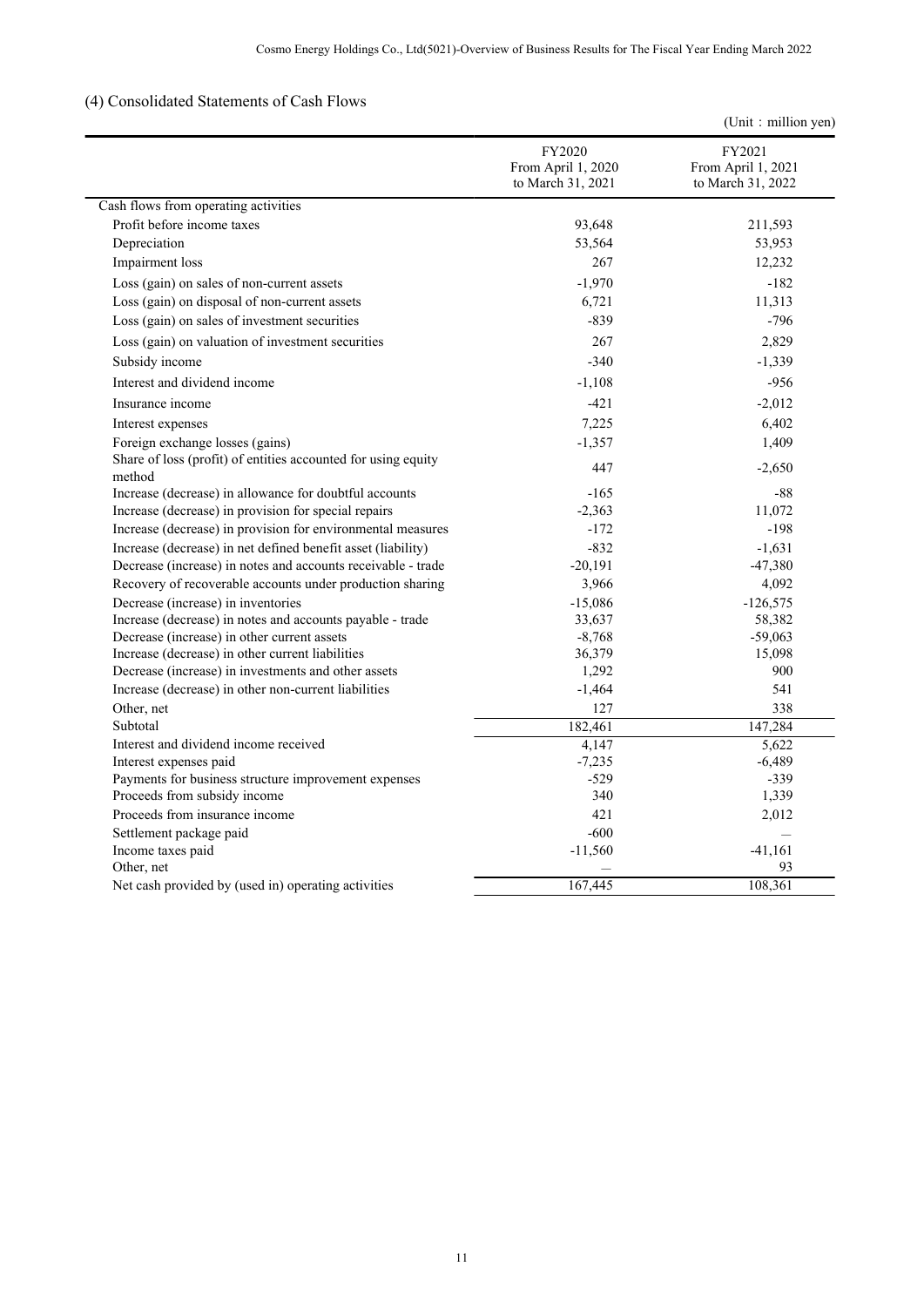|                                                                                                     | FY2020<br>From April 1, 2020<br>to March 31, 2021 | FY2021<br>From April 1, 2021<br>to March 31, 2022 |
|-----------------------------------------------------------------------------------------------------|---------------------------------------------------|---------------------------------------------------|
| Cash flows from investing activities                                                                |                                                   |                                                   |
| Purchase of investment securities                                                                   | $-5,758$                                          | $-3,168$                                          |
| Proceeds from sales and redemption of investment securities                                         | 4,026                                             | 3,457                                             |
| Purchase of shares of subsidiaries and associates                                                   | $-1,240$                                          | $-1,940$                                          |
| Proceeds from sales and liquidation of shares of subsidiaries<br>and associates                     |                                                   | 627                                               |
| Purchase of property, plant and equipment                                                           | $-72,503$                                         | $-45.375$                                         |
| Payments for disposal of property, plant and equipment                                              | $-5,418$                                          | $-4,193$                                          |
| Proceeds from sales of property, plant and equipment                                                | 6,298                                             | 13,573                                            |
| Payments for purchases of intangible assets and long-term<br>prepaid expenses                       | $-11,422$                                         | $-8,858$                                          |
| Decrease (increase) in short-term loans receivable                                                  | 85                                                | $-10$                                             |
| Payments of long-term loans receivable                                                              | $-42$                                             | $-41$                                             |
| Collection of long-term loans receivable                                                            | 247                                               | 259                                               |
| Payments into time deposits                                                                         | $-7,355$                                          | $-56,291$                                         |
| Proceeds from withdrawal of time deposits                                                           | 8,065                                             | 34,351                                            |
| Proceeds from withdrawal of investments in silent partnership                                       | 80                                                | 97                                                |
| Other, net                                                                                          | 352                                               | $\mathbf{1}$                                      |
| Net cash provided by (used in) investing activities                                                 | $-84,584$                                         | $-67,511$                                         |
| Cash flows from financing activities                                                                |                                                   |                                                   |
| Net increase (decrease) in short-term loans payable                                                 | 8,050                                             | 16,754                                            |
| Proceeds from long-term loans payable                                                               | 36,100                                            |                                                   |
| Repayments of long-term loans payable                                                               | $-40,123$                                         | $-76,875$                                         |
| Payments into deposits of restricted withdrawals                                                    | $-115$                                            | $-19$                                             |
| Redemption of bonds                                                                                 | $-26,000$                                         | $-17,700$                                         |
| Net increase (decrease) in commercial papers                                                        | $-48,800$                                         | 45,100                                            |
| Purchase of treasury shares                                                                         | $-637$                                            | $-0$                                              |
| Cash dividends paid                                                                                 | $-6,778$                                          | $-6,777$                                          |
| Dividends paid to non-controlling interests                                                         | $-2,095$                                          | $-2,344$                                          |
| Other, net                                                                                          | $-171$                                            | $-176$                                            |
| Net cash provided by (used in) financing activities                                                 | $-80,570$                                         | $-42,040$                                         |
| Effect of exchange rate change on cash and cash equivalents                                         | $-1,269$                                          | 4,528                                             |
| Net increase (decrease) in cash and cash equivalents                                                | 1,021                                             | 3,338                                             |
| Cash and cash equivalents at beginning of period                                                    | 43,295                                            | 44,518                                            |
| Increase (decrease) in cash and cash equivalents resulting from<br>change in scope of consolidation | $-757$                                            |                                                   |
| Increase in cash and cash equivalents resulting from merger with<br>unconsolidated subsidiaries     | 959                                               | 208                                               |
| Cash and cash equivalents at end of period                                                          | 44,518                                            | 48,066                                            |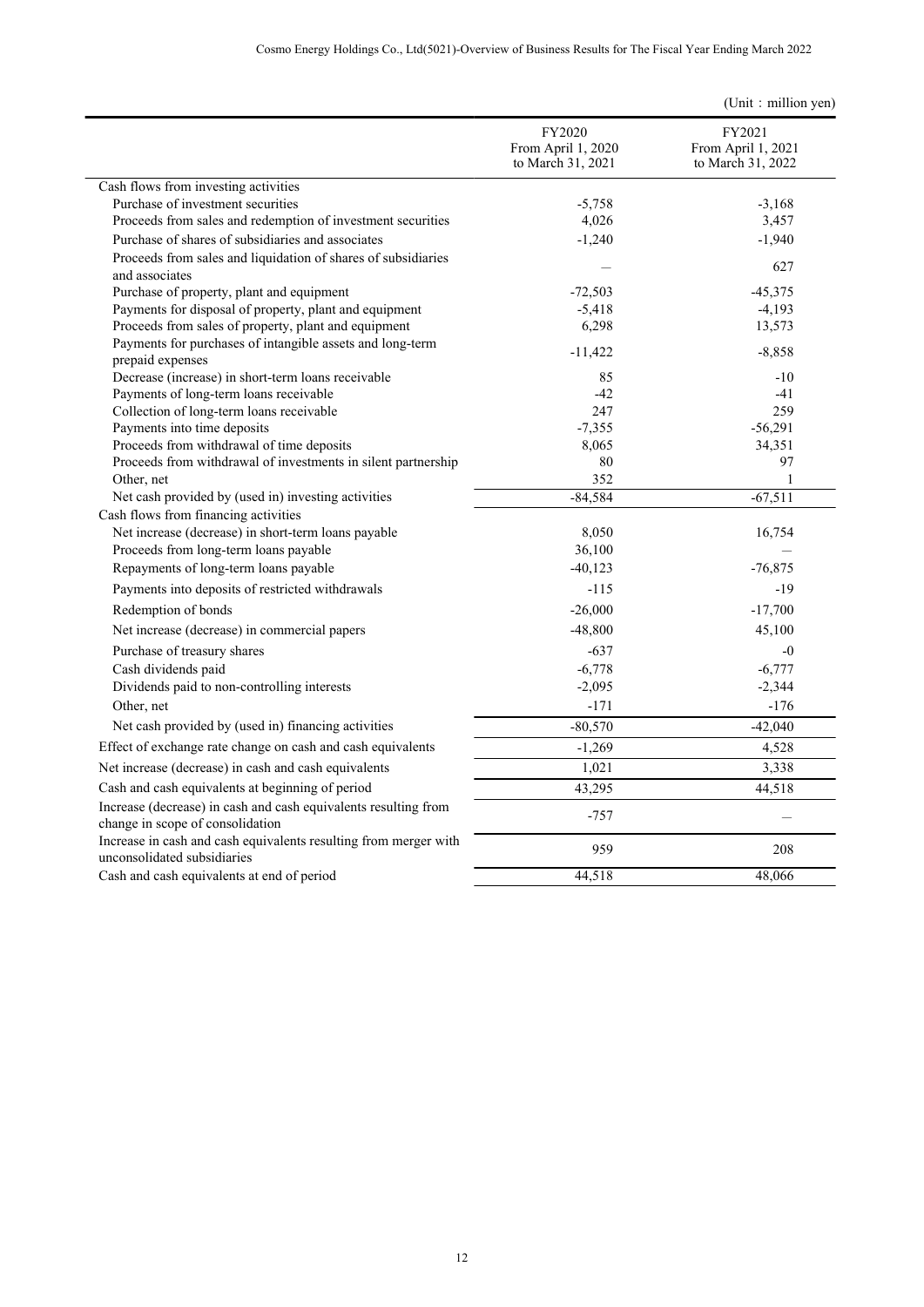## (5)Notes to Consolidated Financial Statements

(Notes to Going Concern Assumption) None

(Changes In Accounting Policies)

(Application of Accounting Standard for Revenue Recognition)

The Company has applied the "Accounting Standard for Revenue Recognition" (ASBJ Statement No.29 issued on March 31, 2020; hereinafter, "Accounting Standard for Revenue Recognition"), etc. from the beginning of the consolidated fiscal year, and recognizes revenue in the amount expected to be received in exchange for promised goods or services when the control of those goods or services is transferred to customers. As a result, the Company has changed its accounting method for exchange transactions of petroleum products with similar characteristics and values.

The Company has implemented the Accounting Standard for Revenue Recognition, etc. in accordance with the transitional treatment provided for in the proviso to paragraph 84 of the Accounting Standard for Revenue Recognition. The cumulative effect of retroactively applying the new accounting policies prior to the beginning of the consolidated fiscal year is added to or deducted from retained earnings at the beginning of the consolidated fiscal year and the new accounting policies have been applied to the balance from the beginning of the consolidated fiscal year. However, the company has implemented the method provided for in paragraph 86 of the Accounting Standard for Revenue Recognition and the new accounting policy has not been applied retroactively to contracts for which almost all revenue amounts had been recognized prior to the beginning of the consolidated fiscal year in accordance with previous treatment.

As a result of the application, net sales decreased by ¥654,126 million, cost of sales decreased by ¥652,774 million, selling, general and administrative expenses decreased by ¥1,180 million, operating profit decreased by ¥172 million, and ordinary profit and profit before income taxes increased by ¥410 million each during the consolidated fiscal year. In addition, as a result of reflecting the cumulative effect to the net asset at the beginning of FY2021, the balance of retained earnings at the beginning of the consolidated fiscal year decreased by ¥714 million.

Impact for per-share information is described in the relevant part.

"Notes and accounts receivable-trade" which had been presented as "Current assets" in consolidated balance sheet of previous fiscal year is presented as "Notes receivable-trade", "Accounts receivable-trade", and "Other" from the consolidated fiscal year, due to the application of Accounting Standard for Revenue Recognition. In accordance with the transitional treatment as provided for in paragraph 89-2 of the Accounting Standard for Revenue Recognition, the Company has made no reclassification for the previous fiscal year by using the new presentation method.

### (Application of Accounting Standard for Fair Value Measurement)

The Company has applied "Accounting Standard for Fair Value Measurement" (ASBJ Statement No.30 issued on July 4, 2019; hereinafter, "Fair Value Measurement Accounting Standard"), etc. from the beginning of the consolidated fiscal year. In accordance with the transitional treatment provided for in paragraph 19 of Fair Value Measurement Accounting Standard and paragraph 44-2 of "Accounting Standard for Financial Instruments" (ASBJ Statement No.10 issued on July 4, 2019), the Company has applied the new accounting policies prescribed by Fair Value Measurement Accounting Standards, etc. prospectively. However, the impact on the consolidated financial statements was immaterial.

(Changes in Accounting Policies that are Difficult to Distinguish from Changes in Accounting Estimates)

Previously, some of the consolidated subsidiaries mainly used the declining balance method (excluding buildings acquired in and after April 1998 and facilities attached to buildings, structures and oil tanks acquired in and after April 2016, which were depreciated by the straight-line method) to calculate depreciation of property, plant and equipment (excluding leased assets). However, the depreciation method was changed to the straight-line method from the consolidated fiscal year.

Since large-scale capital investment is expected to complete in and after FY2020, we reconsidered the method of depreciation. As the long term and stable operation of production facility and constant return on investment are expected, we concluded that the straight-line method is more appropriate.

As a result of this change, in comparison with the previous method, operating profit, ordinary profit and profit before income taxes increased by ¥1,940 million during the consolidated fiscal year.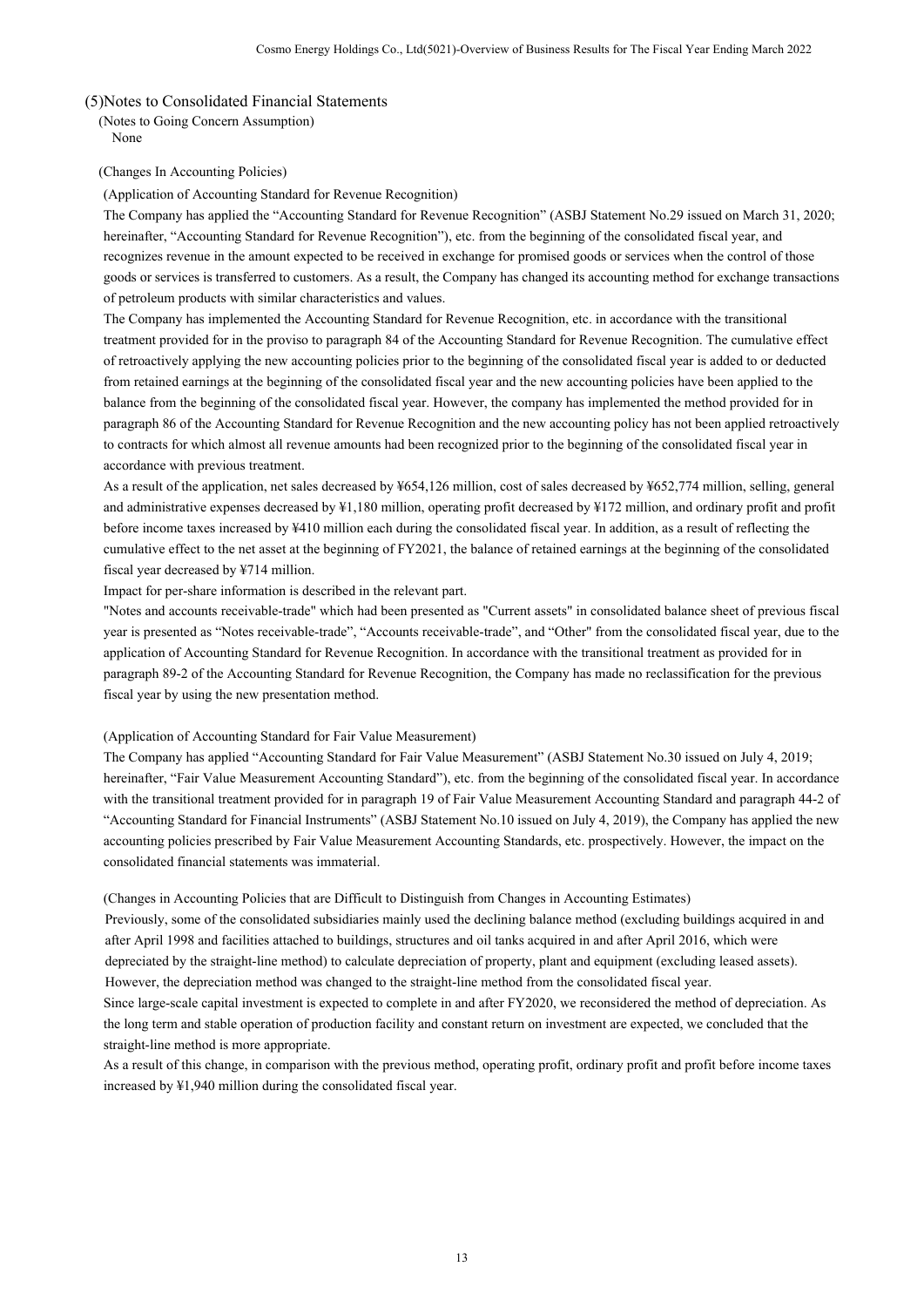(Segment Information)

#### 1. Overview of Reporting Segments

 The reporting segments of the Cosmo Group are comprised of those entities where obtaining separate financial reports are possible and those which the board members regularly review and decide distribution of management resources.

 The Cosmo Group conducts "Petroleum Business", "Petrochemicals Business", "Petroleum Exploration and Production Business" and "Renewable Energy Business" and the Company or its affiliate companies operate these businesses independently depending on the type of services or products handled.

 Therefore the 4 reporting segments by the Cosmo Group are, "Petroleum Business", "Petrochemicals Business", "Oil Exploration and Production Business" and "Renewable Energy Business" based on the services and/or the products handled.

 In further detail, "Petroleum Business" produces and markets gasoline, naphtha, kerosene, diesel, fuel oil, crude oil, lubricants, LPG, asphalt, etc. "Petrochemicals Business" produces and markets ethylene mixed-xylene, para-xylene, benzene, toluene, solvents, etc. "Petroleum Exploration and Production Business" explores and produces crude oil. "Renewable Energy Business" supplies and sells electricity generated by wind power.

 Effective from the consolidated fiscal year, the Company has changed its segment classification, due to change in business management system. This change was made in order to clarify management policies with the aim to expand business portfolio from the perspective of business performance and as a part of sustainable management considering changes of environment in the future. As a result, the reportable segments changed from three categories of "Petroleum Business," "Petrochemical Business," and "Oil Exploration and Production Business" to four categories of "Petroleum Business," "Petrochemical Business," "Oil Exploration and Production Business," and "Renewable Energy Business. "Renewable Energy Business" includes the wind power generation business and the solar power generation business, which were previously included in "Other."

 In addition, in order to respond to changes in the business structure toward decarbonization, etc., information about investments and assets as sources of revenue is becoming increasingly important, and therefore, information on segment assets is disclosed. To reflect this change in Segment information, the company has reclassified the reportable segment of the previous consolidated fiscal year.

2. Methods to Determine Net Sales, Profit or Loss, Assets, Liabilities and Other Items by Business Segment The accounting methods of business segment reported herein are almost the same as the accounting policies adopted to the consolidated financial statements.

Profit of business segment is stated on an ordinary profit basis. The inter-segment profit and transfers are based on market price.

### (Changes in Accounting Policies)

 As written in "(Changes in Accounting Policies) - (Application of Accounting Standard for Revenue Recognition)," the Company has applied the Accounting Standard for Revenue Recognition from the beginning of the consolidated fiscal year and changed the accounting method for revenue recognition. Accordingly, the measuring method for profit or loss in the business segment has been changed likewise.

 As a result of this change, in comparison with the previous method, Petroleum Business net sales decreased by ¥695,998 million and segment profit increased by ¥377 million, Petrochemical Business net sales decreased by ¥120,895 million and segment profit decreased by ¥5 million, and Other Business net sales increased by ¥282 million and segment profit increased by ¥71 million during the consolidated fiscal year.

### (Changes in Depreciation Method for Property, Plant and Equipment)

 As written in "(Changes in Accounting Policies) - (Changes in Accounting Policies that are Difficult to Distinguish from Changes in Accounting Estimates)," some of the consolidated subsidiaries mainly used the declining balance method (excluding buildings acquired in and after April 1998 and facilities attached to buildings, structures, and oil tanks acquired in and after April 2016, which were depreciated by the straight-line method) to calculate depreciation of property, plant and equipment (excluding leased assets). However, the depreciation method was changed to the straight-line method from the consolidated fiscal year. As a result of this change, in comparison with the previous method, segment profit in Petrochemical Business increased by ¥1,940 million during the consolidated fiscal year.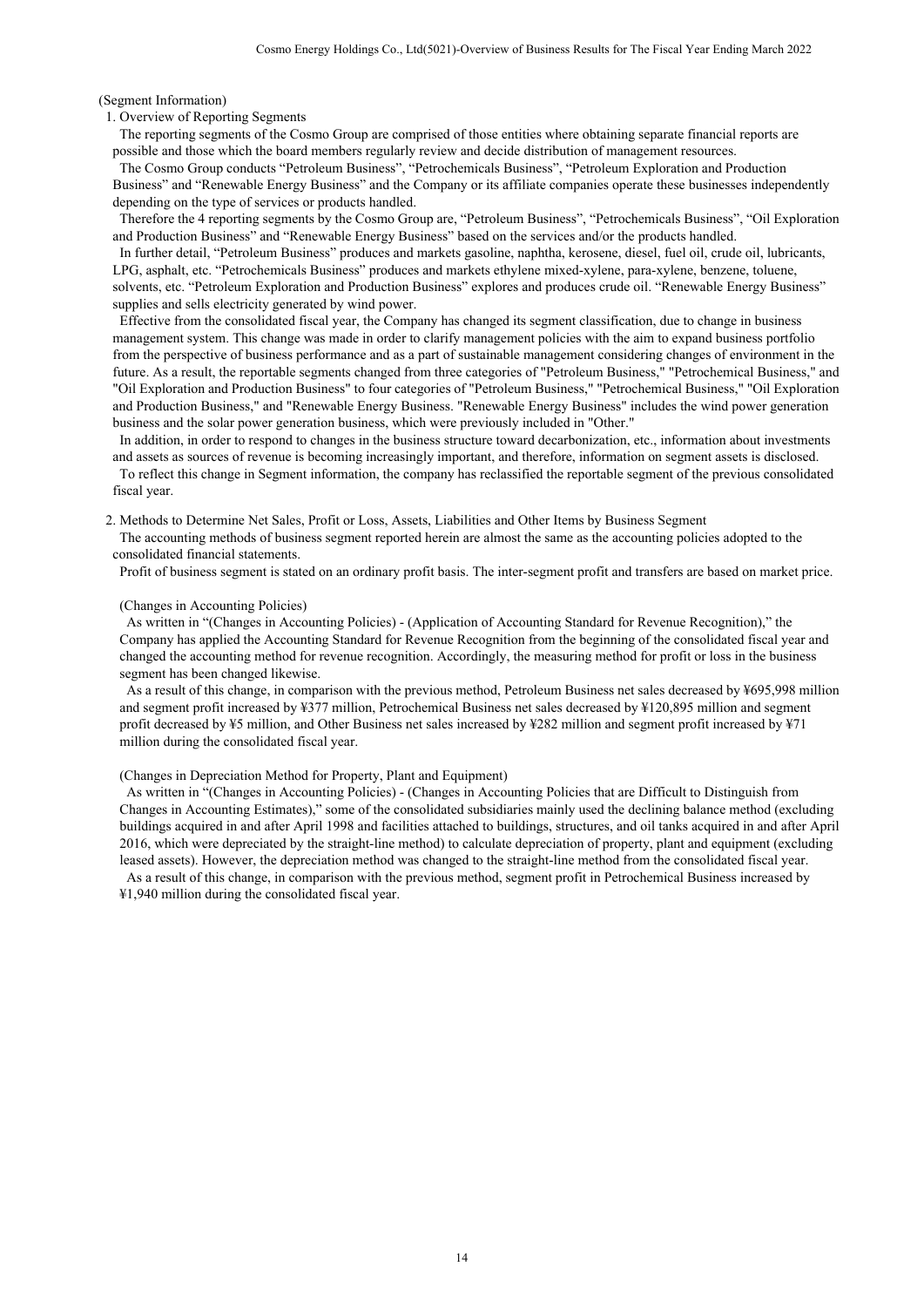3. Information about net sales, profit or loss, assets, liabilities and other items amounts by segment reported

| $1.12020$ (110m <i>1</i> spin 1, 2020 to march 31, 2021)<br>$\mu$ . $\mu$ $\mu$ $\mu$ $\mu$ $\mu$ |                       |                           |                                               |                     |                     |                              |                            |
|---------------------------------------------------------------------------------------------------|-----------------------|---------------------------|-----------------------------------------------|---------------------|---------------------|------------------------------|----------------------------|
|                                                                                                   | Petroleum<br>business | Petrochemical<br>business | Oil exploration<br>and production<br>business | Renewable<br>Energy | Other<br>Note $: 1$ | Adjustments<br>Note $: 2, 4$ | Consolidated<br>Note $: 3$ |
| Net sales                                                                                         |                       |                           |                                               |                     |                     |                              |                            |
| Outside customers                                                                                 | 1,906,912             | 268,005                   | 22,939                                        | 11,662              | 23,730              |                              | 2,233,250                  |
| Inter-segment                                                                                     | 148,924               | 36,525                    | 37,472                                        |                     | 45,099              | $-268,021$                   |                            |
| Total                                                                                             | 2,055,836             | 304,530                   | 60,411                                        | 11,662              | 68,830              | $-268,021$                   | 2,233,250                  |
| Segment profit (loss)                                                                             | 74,058                | $-3,319$                  | 13,859                                        | 4,134               | 4,134               | 4,503                        | 97,370                     |
| Segment assets                                                                                    | 1,194,125             | 297,797                   | 255,685                                       | 51,027              | 55,746              | $-145,365$                   | 1,709,017                  |
| Other items                                                                                       |                       |                           |                                               |                     |                     |                              |                            |
| Depreciation and amortization                                                                     | 26,584                | 9,479                     | 13,510                                        | 1,824               | 2,738               | $-574$                       | 53,564                     |
| Interest income                                                                                   | 366                   | 124                       | 220                                           | 28                  | 27                  | $-398$                       | 368                        |
| Interest expenses                                                                                 | 4,650                 | 263                       | 2,097                                         | 83                  | 173                 | $-42$                        | 7,225                      |
| Equity earnings of associates                                                                     | 2,884                 | $-3,433$                  | 5                                             | 65                  | 30                  |                              | $-447$                     |
| Investment amount for entities                                                                    |                       |                           |                                               |                     |                     |                              |                            |
| accounted for using equity                                                                        | 25,868                | 37,120                    | 12,821                                        | 568                 | 343                 |                              | 76,722                     |
| method                                                                                            |                       |                           |                                               |                     |                     |                              |                            |
| Capital Expenditure                                                                               | 42,471                | 19,683                    | 10,338                                        | 10,040              | 38                  | $-2,948$                     | 79,624                     |

 $\text{FY2020 (From April 1, 2020 to March 31, 2021)}$  (unit: million yen)

Notes: 1 Other is segment of non-classified, including construction works, insurance agency, and leasing, etc.

2 Segment profit (loss) in "Adjustments" ¥4,503 million includes ¥3,773 million for profit that is not allocated each reported segment or "Other" segment, ¥1,759 million for internal eliminations, ¥64 million for inventory adjustments, and ¥-1,094 million adjustment of non-current assets.

3 Segment profit (loss) is adjusted to ordinary profit of consolidated statements of income.

4 Segment assets in "Adjustments" ¥-145,365 million includes assets that are not allocated to each reportable segment or "Other" segment and internal eliminations.

5 Liabilities are not disclosed since no liabilities are allocated to each reportable segment.

### FY2021 (From April 1, 2021 to March 31, 2022) ( unit: million yen)

|                                | Petroleum<br>business | Petrochemical<br>business | Oil exploration<br>and production<br>business | Renewable<br>Energy | Other<br>Note: $1$ | Adjustments<br>Note $: 2, 4$ | Consolidated<br>Note: $3$ |
|--------------------------------|-----------------------|---------------------------|-----------------------------------------------|---------------------|--------------------|------------------------------|---------------------------|
| Net sales                      |                       |                           |                                               |                     |                    |                              |                           |
| Outside customers              | 2,054,427             | 312,286                   | 37, 208                                       | 13,091              | 23,437             |                              | 2,440,452                 |
| Inter-segment                  | 83,318                | 47,147                    | 53, 824                                       | 16                  | 38,762             | $-223,070$                   |                           |
| Total                          | 2,137,746             | 359,434                   | 91,033                                        | 13,108              | 62,199             | $-223,070$                   | 2,440,452                 |
| Segment profit                 | 165,549               | 13,617                    | 44,761                                        | 3,483               | 3,465              | 2,221                        | 233,097                   |
| Segment assets                 | 1,424,267             | 312,316                   | 271,564                                       | 42,563              | 54,330             | $-166,633$                   | 1,938,408                 |
| Other items                    |                       |                           |                                               |                     |                    |                              |                           |
| Depreciation and amortization  | 27,667                | 8,435                     | 13,534                                        | 2,582               | 2,712              | $-979$                       | 53,953                    |
| Interest income                | 396                   | 151                       | 55                                            | 28                  | 47                 | $-521$                       | 157                       |
| Interest expenses              | 3,949                 | 488                       | 2,011                                         | 130                 | 158                | $-336$                       | 6,402                     |
| Equity earnings of associates  | 4,234                 | $-3,462$                  | 1,901                                         | $-76$               | 52                 |                              | 2,650                     |
| Investment amount for entities |                       |                           |                                               |                     |                    |                              |                           |
| accounted for using equity     | 26,226                | 35,974                    | 12,493                                        | 482                 | 410                |                              | 75,587                    |
| method                         |                       |                           |                                               |                     |                    |                              |                           |
| Capital Expenditure            | 23,008                | 13,093                    | 14,291                                        | 7,856               | 133                | $-1,318$                     | 57,064                    |

Notes: 1 Other is segment of non-classified, including construction works, insurance agency, and leasing, etc.

2 Segment profit in "Adjustments" ¥2,221 million includes ¥3,522 million for profit that is not allocated each reported segment or "Other" segment, ¥790 million for internal eliminations, ¥-2,473 million for inventory adjustments, and ¥381 million adjustment of non-current assets.

3 Segment profit is adjusted to ordinary profit of consolidated statements of income.

4 Segment assets in "Adjustments" ¥-166,633 million includes assets that are not allocated to each reportable segment or "Other" segment and internal eliminations.

5 Liabilities are not disclosed since no liabilities are allocated to each reportable segment.